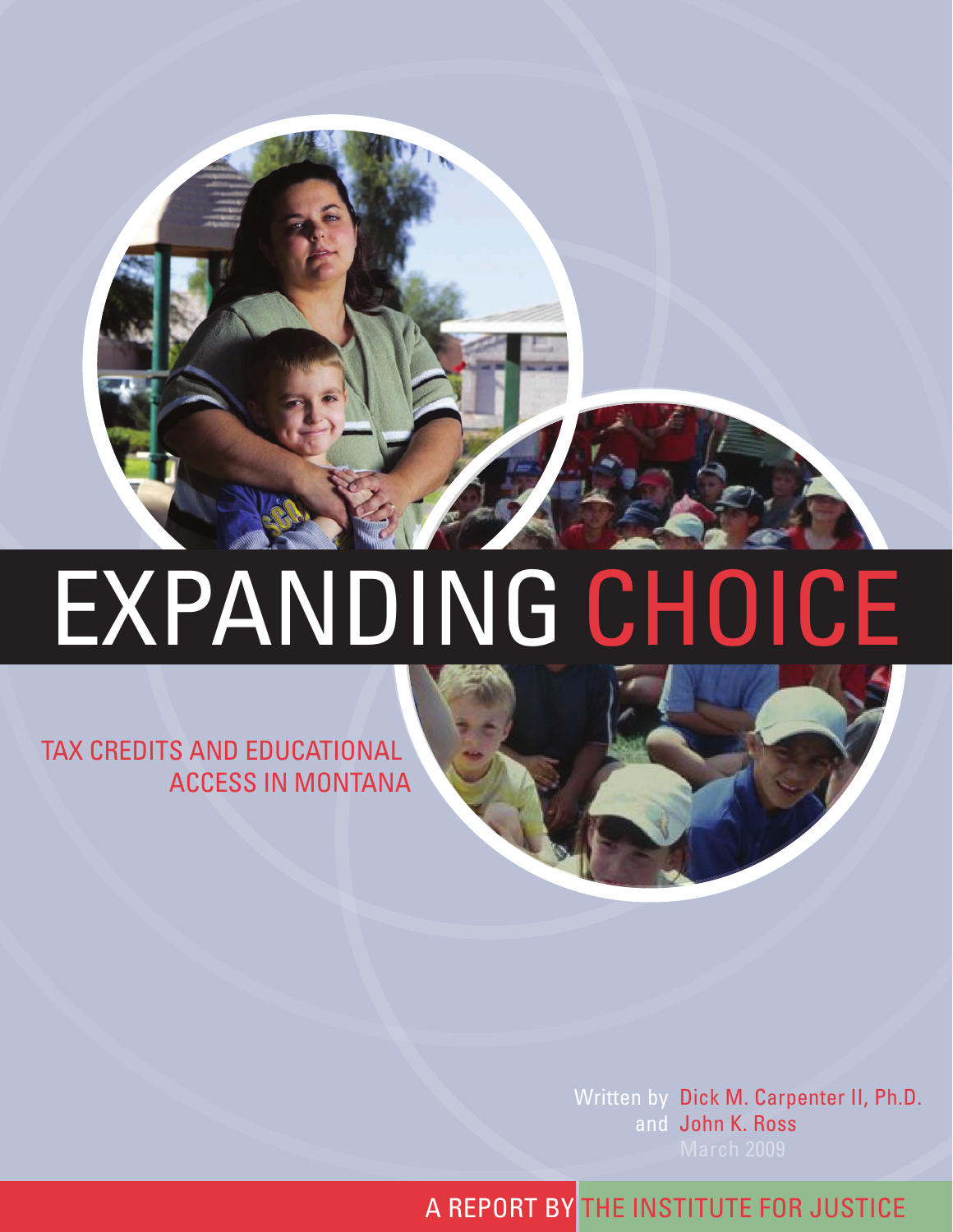# EXPANDING CHOICE

#### Expanding Choice: Tax Credits and Educational Access in Montana

School choice enjoys strong support among Montana residents, and of choice options, tax credits enjoy the greatest level of popularity. $^1$  Such programs grant tax credits to taxpayers who donate to nonprofit organizations that give scholarships to students. These scholarships may then be used at both public and private (including religious) schools thereby putting previously unaffordable educational options in reach. Tax credit scholarships, like other forms of school choice, allow parents, particularly low- and middle-income families, to choose from a broader array of pre-K through 12 schooling options than currently exist.

In February 2009,<sup>2</sup> a bill was introduced in the State Legislature to do just that for Montana's low- and middle-income families (income of up to \$58,830 for a family of four3 ) as well as for foster children—some of Montana's most vulnerable citizens. The new education tax credit program would reduce income taxes for individuals and corporations that donate to scholarship funds. The scholarships would provide an average of \$2,000 per student for attendance at an accredited private school or \$500 for transportation to public schools outside of the student's district.<sup>4</sup>

Opposition to education tax credits traditionally is motivated by concerns that such measures are "risky" or "unprecedented" public policy.<sup>5</sup> As this report shows, however, using tax credits to enhance worthy causes—such as education—is a well-established and sound practice. Indeed, Montana policymakers already use tax credits to help low-income and other potentially vulnerable residents. These include credits for the mortgage or rent payments of low-income, elderly Montanans; for providing shelter to victims of domestic abuse; or for care of elderly family members or children with developmental disabilities, among others.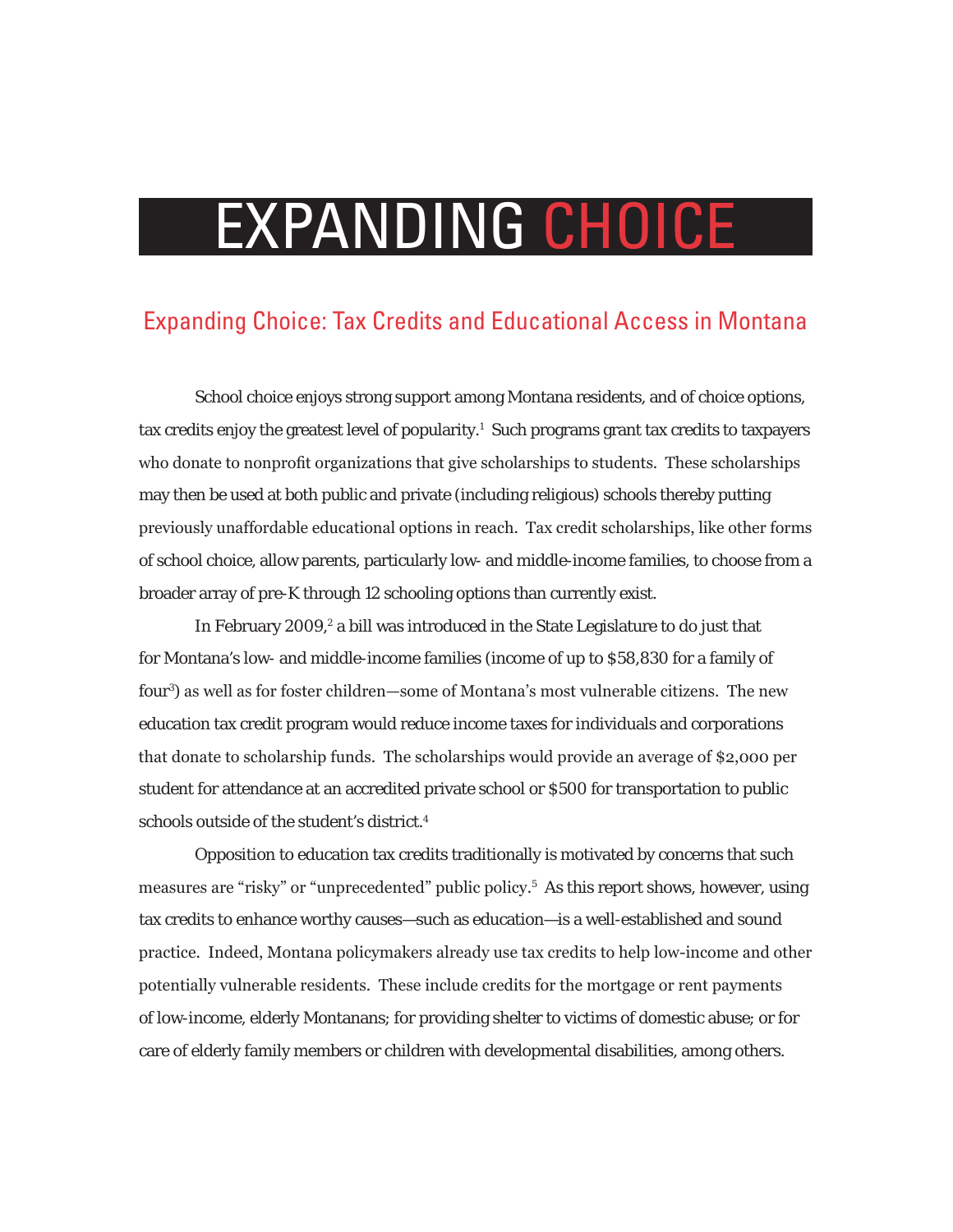Further, at least three existing credits allow taxpayers to contribute to private and religious institutions that provide valuable social services. The first of these is the College Contribution Credit, which rewards donations to the endowments of both public universities and private colleges. The second is the Dependent Care Assistance Credit, which eases the tax burden on employers that provide for the day care of employees' dependents. Finally, the Qualified Endowment Credit encourages taxpayer donations to 501(c)(3) charitable organizations, which provide a multitude of services to the community, including scholarships

**As this report shows . . . using tax credits to enhance worthy causes—such as education—is a wellestablished and sound practice.**

for students to attend the school of their choice, either public or private, at the primary, secondary and post-secondary levels.

These, along with 30 other credits, represent important investments in the social and economic life of Montana citizens. The credits are popular with taxpayers as evidenced by their use. As Table 1 indicates, these credits totaled more than \$160 million between 1998 and 2007,<sup>6</sup> and as Figure 1 shows, the use of tax credits has grown substantially over the years. Despite their growth, however, the \$160 million total still accounted for only 2.4 percent of total taxes due to Montana.7 The revenue foregone by the state was therefore quite small. The money was not lost to the

state, however, as it was dedicated to endeavors that served the social and economic needs and interests of Montana citizens.

EXPANDING CHOIC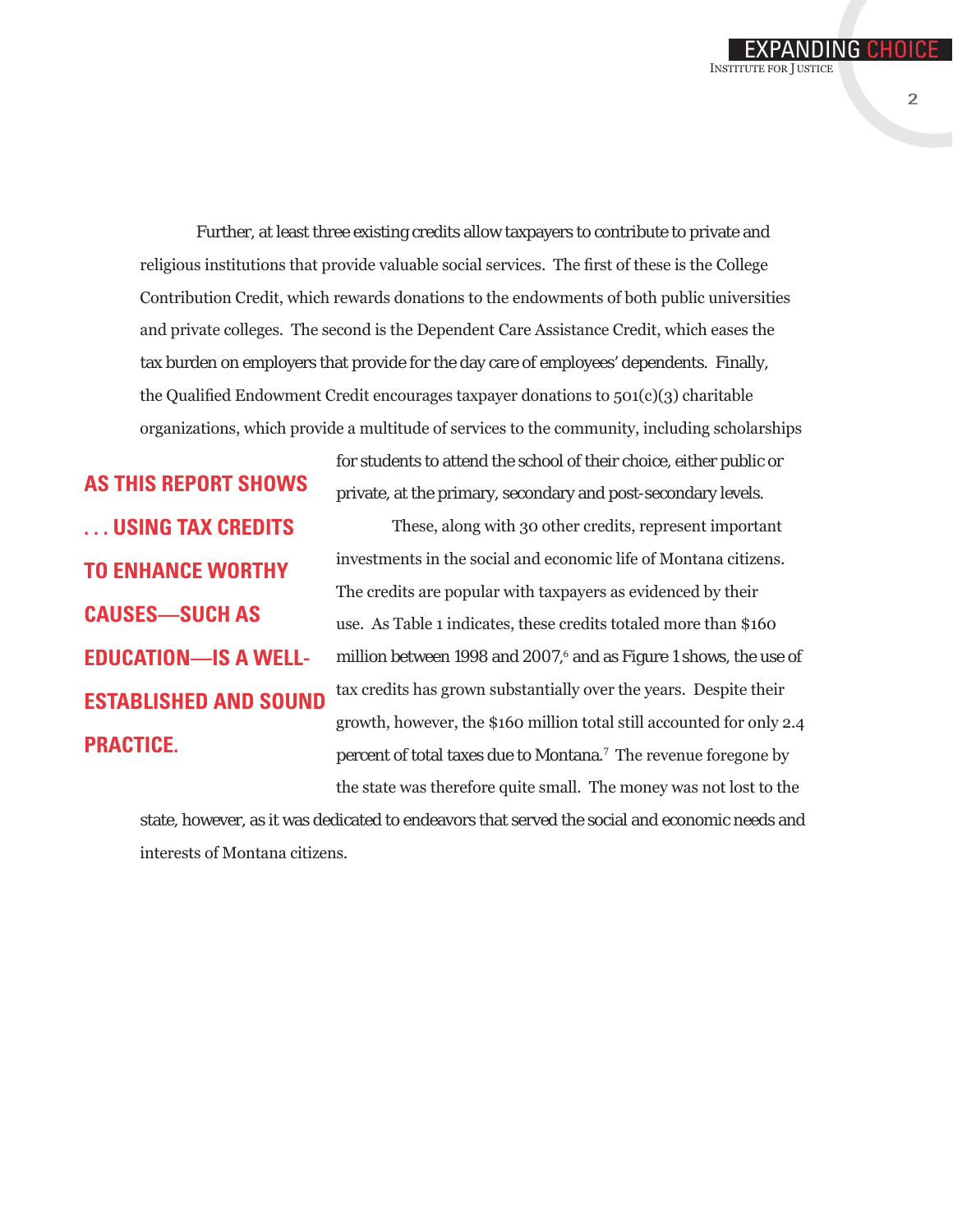|                                  |            | <b>Credits</b> | <b>Total Taxes Due</b> | Credits as a Percentage of<br><b>Total Taxes Due</b> |  |  |  |
|----------------------------------|------------|----------------|------------------------|------------------------------------------------------|--|--|--|
| 1998                             | Individual | \$4,943,383    | \$449,965,886          | 1.10%                                                |  |  |  |
|                                  | Corporate  | \$1,567,179    | \$89,624,559           | 1.75%                                                |  |  |  |
|                                  | Subtotal   | \$6,510,562    | \$539,590,445          | 1.21%                                                |  |  |  |
| 1999                             | Individual | \$7,161,085    | \$478,811,343          | 1.50%                                                |  |  |  |
|                                  | Corporate  | \$1,527,659    | \$99,088,870           | 1.54%                                                |  |  |  |
|                                  | Subtotal   | \$8,688,744    | \$577,900,213          | 1.50%                                                |  |  |  |
| 2000                             | Individual | \$8,782,897    | \$518,279,456          | 1.69%                                                |  |  |  |
|                                  | Corporate  | \$1,546,985    | \$103,670,487          | 1.49%                                                |  |  |  |
|                                  | Subtotal   | \$10,329,882   | \$621,949,943          | 1.66%                                                |  |  |  |
| 2001                             | Individual | \$10,166,640   | \$515,730,946          | 1.97%                                                |  |  |  |
|                                  | Corporate  | \$2,547,502    | \$68,173,254           | 3.74%                                                |  |  |  |
|                                  | Subtotal   | \$12,714,142   | \$583,904,200          | 2.18%                                                |  |  |  |
| 2002                             | Individual | \$4,261,981    | \$494,216,195          | 0.86%                                                |  |  |  |
|                                  | Corporate  | \$2,333,994    | \$44,137,518           | 5.29%                                                |  |  |  |
|                                  | Subtotal   | \$6,595,975    | \$538,353,713          | 1.23%                                                |  |  |  |
| 2003                             | Individual | \$5,741,542    | \$538,246,242          | 1.07%                                                |  |  |  |
|                                  | Corporate  | \$2,371,668    | \$67,722,940           | 3.50%                                                |  |  |  |
|                                  | Subtotal   | \$8,113,210    | \$605,969,182          | 1.34%                                                |  |  |  |
| 2004                             | Individual | \$9,054,516    | \$620,917,791          | 1.46%                                                |  |  |  |
|                                  | Corporate  | \$2,207,567    | \$98,213,717           | 2.25%                                                |  |  |  |
|                                  | Subtotal   | \$11,262,083   | \$719,131,508          | 1.57%                                                |  |  |  |
| 2005                             | Individual | \$12,110,919   | \$652,487,295          | 1.86%                                                |  |  |  |
|                                  | Corporate  | \$1,876,461    | \$153,675,069          | 1.22%                                                |  |  |  |
|                                  | Subtotal   | \$13,987,380   | \$806,162,364          | 1.74%                                                |  |  |  |
| 2006                             | Individual | \$25,992,399   | \$731,440,617          | 3.55%                                                |  |  |  |
|                                  | Corporate  | \$3,952,087    | \$177,503,707          | 2.23%                                                |  |  |  |
|                                  | Subtotal   | \$29,944,486   | \$908,944,324          | 3.29%                                                |  |  |  |
| 2007                             | Individual | \$50,041,233   | \$771,579,133          | 6.49%                                                |  |  |  |
|                                  | Corporate  | \$5,552,850    | \$160,341,787          | 3.46%                                                |  |  |  |
|                                  | Subtotal   | \$55,594,083   | \$931,920,920          | 5.97%                                                |  |  |  |
| Total - Individual               |            | \$138,256,595  | \$5,771,674,904        | 2.40%                                                |  |  |  |
| Total - Corporate                |            | \$25,483,952   | \$1,062,151,908        | 2.40%                                                |  |  |  |
| Total - Individual and Corporate |            | \$163,740,547  | \$6,833,826,812        | 2.40%                                                |  |  |  |

#### *Table 1: Value of Montana Tax Credits, 1998-2007*<sup>8</sup>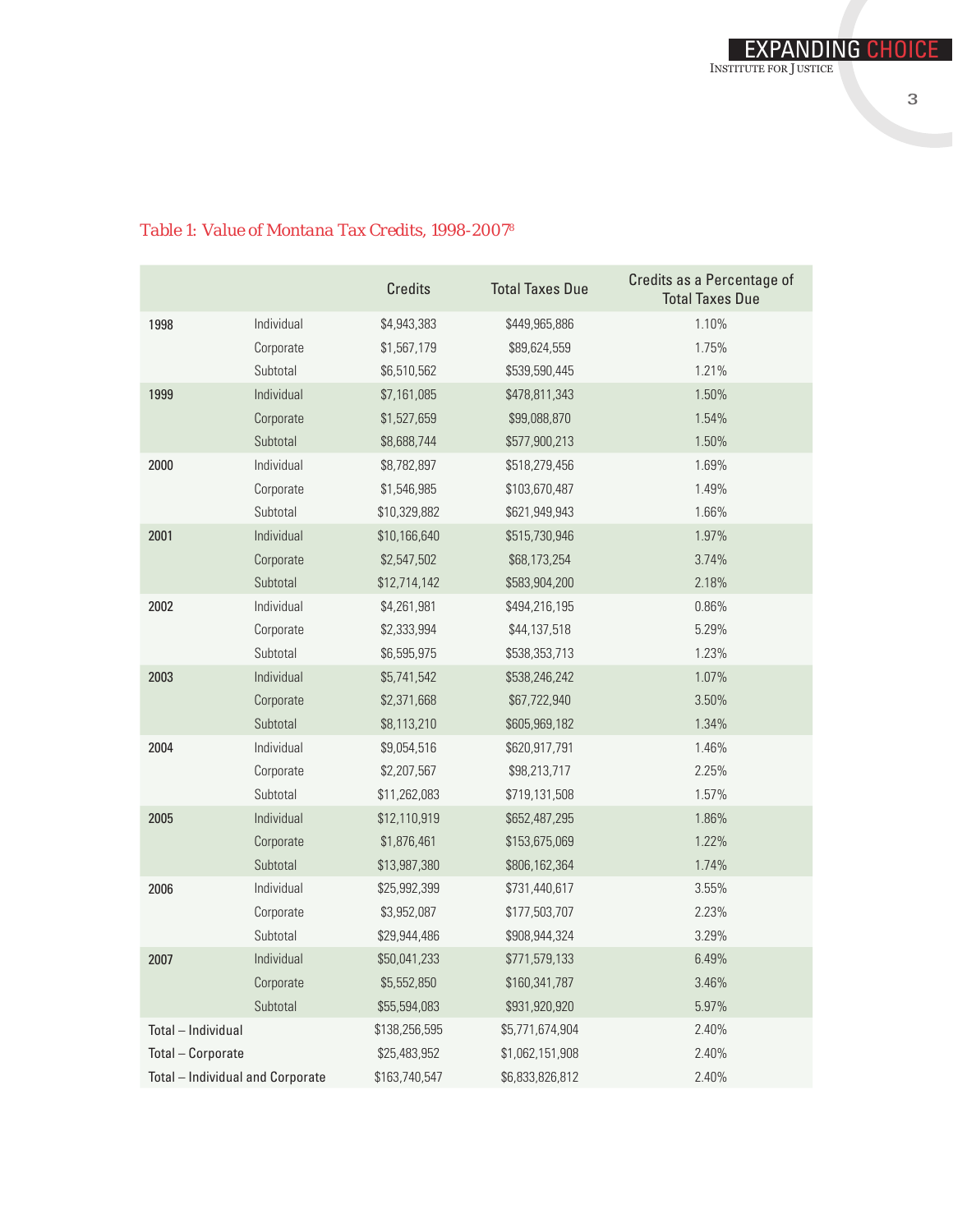



*Figure 2: Tax Credits Represent Only a Small Percentage of Total Taxes Due, 1998 to 2007*

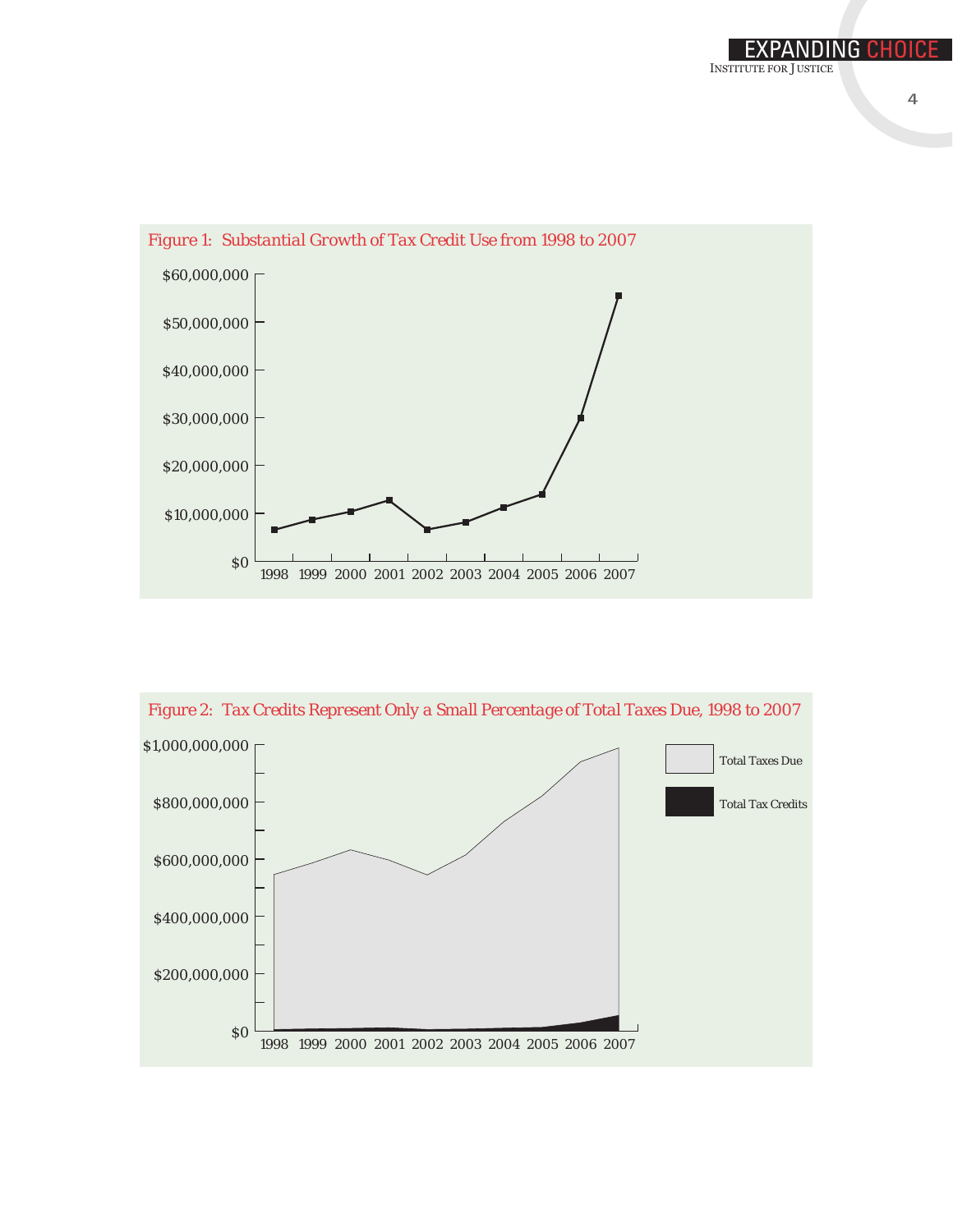In total, Montana has 33 tax credit programs on the books that incentivize individuals and corporations to engage in a broad array of beneficial activities. As Table 2 indicates, these credits promote education, social welfare, resource conservation and economic investment.

| <b>Both</b> | Individual and corporate taxpayers are allowed a credit of 10% of the amount of charitable<br>contributions to the general endowment funds of Montana public universities, private<br>colleges or private college foundations.                                                                                                                                                                  |
|-------------|-------------------------------------------------------------------------------------------------------------------------------------------------------------------------------------------------------------------------------------------------------------------------------------------------------------------------------------------------------------------------------------------------|
|             |                                                                                                                                                                                                                                                                                                                                                                                                 |
| Individual  | The IRS code allows an income tax credit for costs of adopting a child. A taxpayer who<br>meets the requirements for the federal credit may also claim a credit of \$1,000 against<br>Montana income tax.                                                                                                                                                                                       |
| Both        | The Dependent Credit Assistance Credit is composed three related credits: a) for a portion<br>of the cost of providing day care services to employees' dependents, b) for 25% of the<br>cost of providing day care information and referral services to employees, and c) for a<br>portion of the cost of setting up a day care facility to be used by the taxpayer's employees'<br>dependents. |
| <b>Both</b> | Through 2007, taxpayers were allowed a credit against individual income tax or corporation<br>tax of 30% of any donation to the developmental disability services account.                                                                                                                                                                                                                      |
| Individual  | This credit covers part of the costs of caring for a low-income family member who is either<br>elderly or disabled.                                                                                                                                                                                                                                                                             |
| Individual  | Taxpayers who are 65 or older and have a household income of less than \$45,000 may be<br>eligible for the elderly homeowner/renter credit.                                                                                                                                                                                                                                                     |
| Corporate   | An employer is entitled to a credit for the amount of premiums for employees' disability<br>insurance.                                                                                                                                                                                                                                                                                          |
| <b>Both</b> | Individual and corporate taxpayers are allowed a credit resulting from a planned gift or<br>contribution to a qualified endowment. A qualified endowment is a permanent fund held by<br>or on behalf of a 501(c)(3) charitable organization.                                                                                                                                                    |
| Individual  | Through 2007, a physician who began practicing in a rural or underserved area was<br>allowed a \$5,000 credit against individual income tax.                                                                                                                                                                                                                                                    |
| Both        | This is a refundable individual and corporate income tax credit available to lodging<br>establishments that provide free temporary lodging to individuals displaced from their<br>homes due to domestic abuse.                                                                                                                                                                                  |
|             |                                                                                                                                                                                                                                                                                                                                                                                                 |
| Both        | A taxpayer is allowed a credit against individual income tax or corporation license tax for<br>35% of the costs of property for a commercial or net metering alternative energy system.                                                                                                                                                                                                         |
| Individual  | Taxpayers may take a credit for up to \$500 of the cost of installing an alternative energy<br>system or a low-emission wood or biomass system.                                                                                                                                                                                                                                                 |
| Both        | Taxpayers are allowed a credit against individual income tax or corporate license tax<br>of 50% of the cost of converting a motor vehicle to operate on natural gas, LPG, LNG,<br>hydrogen, electricity, or a fuel at least 85% alcohol or ether.                                                                                                                                               |
|             |                                                                                                                                                                                                                                                                                                                                                                                                 |

#### *Table 2: Individual and Corporate Tax Credits Offered, 1998-2007*<sup>9</sup>

Expanding Choice

Institute for Justice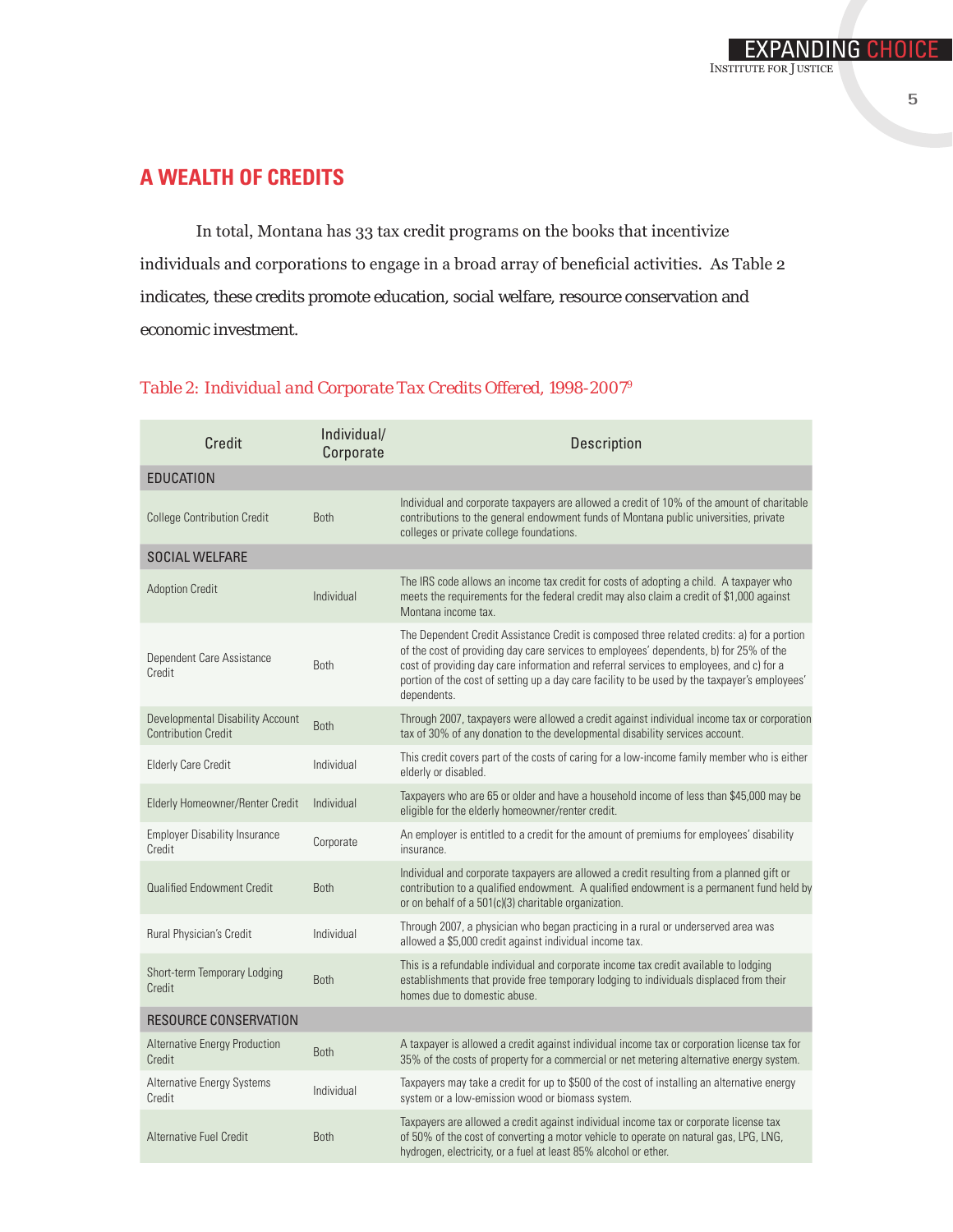| <b>Biodiesel Blending and Storage</b><br><b>Tank Credit</b>         | <b>Both</b> | Taxpayers who are biodiesel blenders are allowed a credit against individual income tax or<br>corporation tax for 15% of the cost of investments in biodiesel blending or storage facilities.                                                                                                                                                                                    |
|---------------------------------------------------------------------|-------------|----------------------------------------------------------------------------------------------------------------------------------------------------------------------------------------------------------------------------------------------------------------------------------------------------------------------------------------------------------------------------------|
| <b>Energy Conservation Credit</b>                                   | Individual  | Taxpayers may take a credit for 25% of the costs of investments in a building to conserve<br>energy.                                                                                                                                                                                                                                                                             |
| Geothermal Heating System<br>Credit                                 | <b>Both</b> | Taxpayers are allowed a credit against individual income tax or corporation tax for up to<br>\$1,500 of costs of installing a geothermal heating system.                                                                                                                                                                                                                         |
| Oilseed Crushing and Biodiesel<br><b>Production Facility Credit</b> | <b>Both</b> | Taxpayers are allowed a credit against individual income tax or corporation tax for 15%<br>of the cost of investment in property used primarily for crushing oilseeds for producing<br>biodiesel or lubricants.                                                                                                                                                                  |
| <b>Recycling Credit</b>                                             | <b>Both</b> | Taxpayers are allowed a credit against individual income tax or corporate license tax for<br>part of the cost of investments in property used in recycling.                                                                                                                                                                                                                      |
| <b>ECONOMIC INVESTMENT</b>                                          |             |                                                                                                                                                                                                                                                                                                                                                                                  |
| \$140 Homeowner Income Tax<br>Credit                                | Individual  | This is a one-time credit designed to address a budget surplus.                                                                                                                                                                                                                                                                                                                  |
| Contractor's Gross Receipts                                         | Both        | Contractors are required to pay a license fee equal to 1% of the gross receipts from<br>government contracts during the year for which the license is issued.                                                                                                                                                                                                                    |
| <b>Empowerment Zone Credit</b>                                      | <b>Both</b> | A local government may establish an empowerment zone in an area with chronic high<br>unemployment. Employers in an empowerment zone are eligible for a credit against<br>income or corporation license tax for the first three years' employment for new positions.                                                                                                              |
| Film Employment Credit                                              | <b>Both</b> | Taxpayers are allowed a credit against income or corporation license tax for 14% of the<br>first \$50,000 of compensation paid to each Montana resident employed on a state-certified<br>film production.                                                                                                                                                                        |
| Film Expenditure Credit                                             | <b>Both</b> | A taxpayer can claim a credit against individual income tax or corporation license tax<br>for the making of a film that has met the criteria to be certified by the Department of<br>Commerce.                                                                                                                                                                                   |
| Health Insurance for Uninsured<br><b>Montanans Credit</b>           | <b>Both</b> | An employer with 20 or fewer employees may claim a credit against either income or<br>corporation tax for paying at least 50% of the premium for up to 10 employees' health<br>insurance.                                                                                                                                                                                        |
| Historic Property Preservation<br>Credit                            | <b>Both</b> | Taxpayers may take a credit against either individual income tax or corporation license tax<br>for costs of rehabilitating a historic building.                                                                                                                                                                                                                                  |
| Infrastructure Users Fee Credit                                     | <b>Both</b> | The Board of Investments may make loans to local governments to finance infrastructure to<br>serve a new or relocated business that will result in 15 or more new full-time jobs. The local<br>government may charge fees to the users for extending the infrastructure. The business may<br>claim a credit against income or corporation tax for the amount of the fee it pays. |
| Insure Montana Small Business<br><b>Health Insurance Credit</b>     | <b>Both</b> | A small employer that provides group health insurance for its employees through a state<br>pool may claim a credit.                                                                                                                                                                                                                                                              |
| Interest Differential Credit                                        | Corporate   | A public utility or a financial institution that lent money or made qualifying installations<br>may compute the difference between interest it actually receives on the transactions and<br>the interest that would have been received at the prevailing average interest rate for home<br>improvement loans.                                                                    |
| <b>Investment Credit</b>                                            | <b>Both</b> | Taxpayers could formerly take a tax credit equal to 5% of the federal investment credit. The<br>federal Tax Reform Act of 1986 repealed the federal investment credit. Consequently, the<br>subsequent tax expenditures associated with this credit reflected only carry forward amounts.                                                                                        |
| <b>Mineral Exploration Credit</b>                                   | Both        | Taxpayers are allowed a credit against income or corporation license tax for the full amount<br>of solid mineral or coal exploration activity in the state.                                                                                                                                                                                                                      |
| Montana Capital Company Credit                                      | <b>Both</b> | This is a credit against individual income tax or corporation tax for investments in a<br>certified Montana capital company or qualified small business investment company.                                                                                                                                                                                                      |
| New/Expanded Industry Credit                                        | Corporate   | New or expanding manufacturing industries are allowed a tax credit equal to 1% of the<br>total new wages paid in Montana for the first three years of operation or expansion.                                                                                                                                                                                                    |
| <b>Research Credit</b>                                              | <b>Both</b> | Through 2009, IRS code provides a credit equal to 20% of any increase in research<br>expenditures over the taxpayer's baseline. Montana provides a 5% credit against individual<br>income tax or corporation license tax for the same increases in expenditures in the state.                                                                                                    |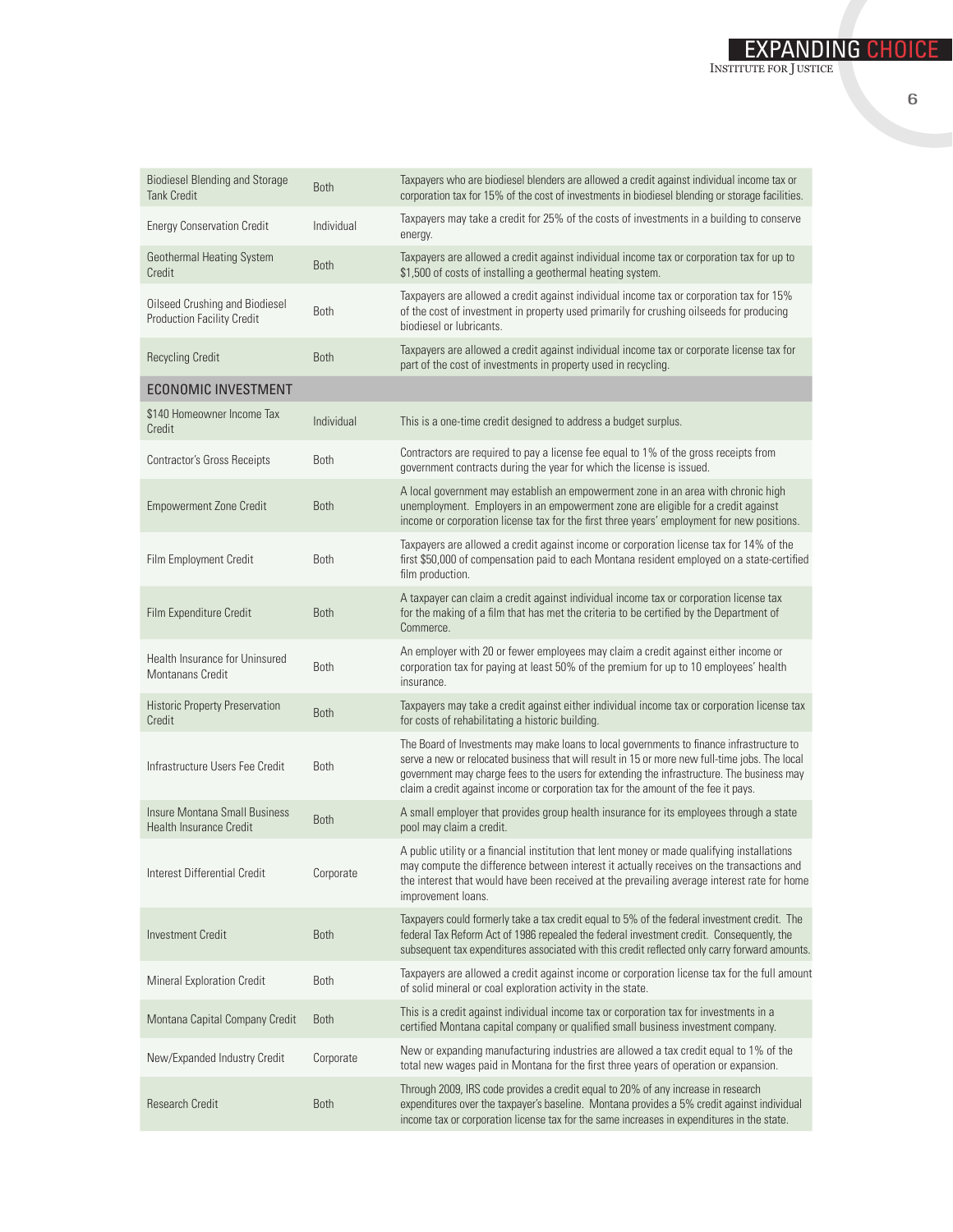**INSTITUTE FOR JUSTICE** 

Montana's current education tax credit comes in the form of the College Contribution Credit, which allows taxpayers a credit for donations of up to \$500 to the endowments of public universities and private religious schools, like Carroll College, a Catholic diocesan college in Helena.<sup>10</sup>

Social welfare credits include the Dependent Care Assistance Credit, which assists employers who provide or cover the cost of day care services for employees' dependents. Such services can include any qualified day care center, including those associated with faithbased organizations. Other credits lighten the tax burden on physicians who practice in underserved rural areas, on employers who provide disability insurance to employees and on Montanans that adopt children.

Resource conservation tax credits reward taxpayers who invest in alternative fuel systems—vehicles that run on electricity or hydrogen, homes that run on alternative energy sources, equipment that helps buildings conserve energy, geothermal heating systems and biodiesel production, among others. Individuals and corporations can also earn a credit for the cost of investments in property used for recycling.

Economic investment credits encourage the preservation of historic properties, new or expanded manufacturing enterprises, job creation in empowerment zones with high chronic unemployment, investments in a Montana capital company or small business investment company, exploration for minerals and coal, filmmaking and health insurance for employees of small businesses, among others.

EXPANDING CHOIC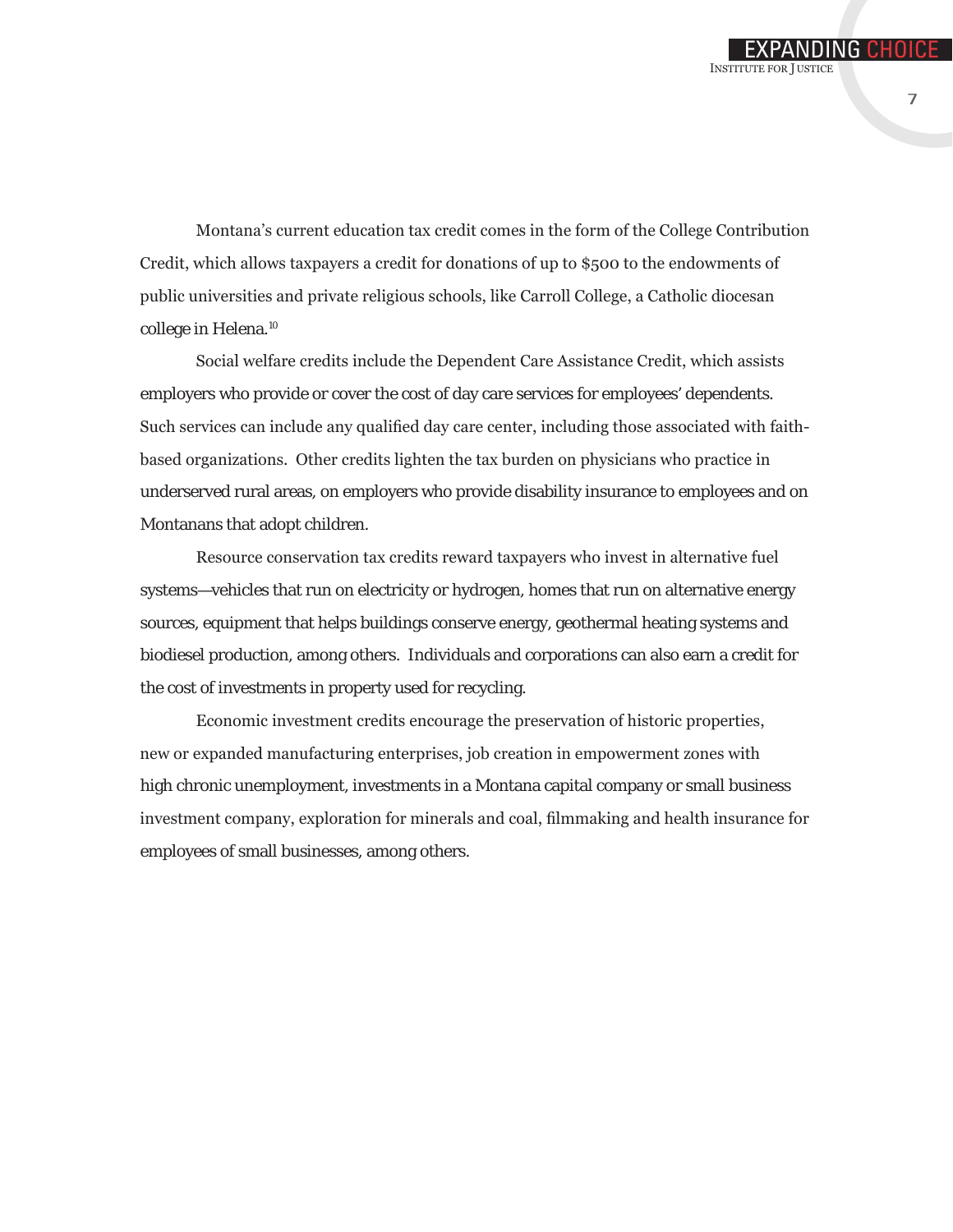#### **Individual Tax Credits**

Between 1998 and 2007, individuals redirected 2.4 percent of their tax liability to tax credit programs—\$138.2 million. As Table 3 indicates, Montana residents donated to and invested in many different enterprises, from health care to alternative energy. The Qualified Endowment Credit was the most popular for individuals, who used the credit to devote \$37.8 million to charitable organizations. Unfortunately, the Department of Revenue did not specify the dollar amount for every credit; therefore, the sum of credits not reported individually is listed in Table 3 as "Other."

EXPANDING CHOIC

Institute for Justice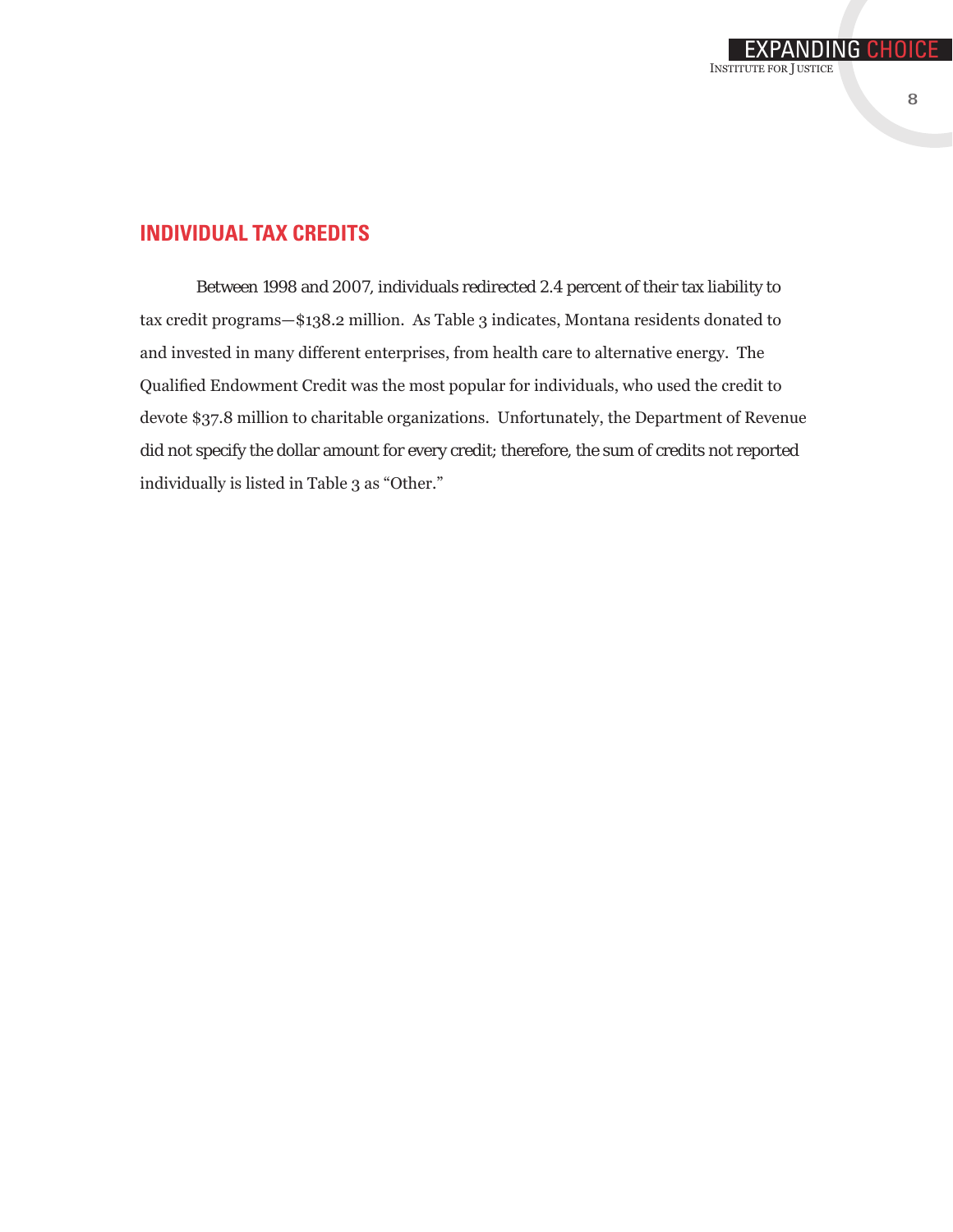#### *Table 3: Individual Tax Credits, 1998-2007*<sup>11</sup>

|                                                             | 2007         | 2006         | 2005         | 2004        | 2003        | 2002        | 2001         | 2000        | 1999        | 1998        | <b>Totals</b> |
|-------------------------------------------------------------|--------------|--------------|--------------|-------------|-------------|-------------|--------------|-------------|-------------|-------------|---------------|
| \$140 Homeowner<br>Income                                   | \$24,619,868 |              |              |             |             |             |              |             |             |             | \$24,619,868  |
| Adoption                                                    | \$204,476    |              |              |             |             |             |              |             |             |             | \$204,476     |
| <b>Alternative Energy</b><br>Production                     | \$40,112     | \$20,858     | \$11,090     | \$16,982    | \$11,174    | \$13,312    |              |             |             |             | \$113,528     |
| <b>Alternative Energy</b><br><b>Systems</b>                 | \$712,228    | \$677,311    | \$640,431    | \$445,967   | \$300,489   | \$228,283   | \$3,220      | \$3,555     | \$5,187     | \$6,649     | \$3,023,320   |
| Alternative Fuel                                            | \$25,219     | \$19,109     |              |             |             |             | \$2,924      | \$3,215     | \$3,375     | \$3,400     | \$57,242      |
| Biodiesel Blending/<br>Storage Tank                         | \$3,063      | \$1,651      |              |             |             |             |              |             |             |             | \$4,714       |
| College<br>Contribution                                     | \$239,072    | \$246,533    | \$206,886    | \$171,903   | \$148,470   | \$166,369   | \$165,451    | \$169,944   | \$153,277   | \$131,090   | \$1,798,995   |
| Contractor's Gross<br>Receipts                              | \$1,775,704  | \$1,657,462  | \$1,024,102  | \$804,843   |             |             | \$649,632    | \$586,040   | \$620,375   | \$485,259   | \$7,603,417   |
| Dependent Care<br>Assistance                                | \$13,430     | \$9,755      | \$8,818      | \$6,208     | \$8,484     | \$3,897     | \$538        | \$296       | \$3,697     | \$1,605     | \$56,728      |
| Developmental<br>Disability<br>Contribution                 | \$9,110      | \$1,000      | \$2,715      | \$1,050     | \$0         |             |              |             |             |             | \$13,875      |
| <b>Elderly Care</b>                                         | \$49,966     | \$53,497     | \$55,257     | \$27,911    | \$21,041    | \$27,493    | \$64,247     | \$54,657    | \$28,611    | \$78,866    | \$461,546     |
| Elderly<br>Homeowner/Renter                                 | \$7,589,205  | \$7,482,107  |              |             |             |             |              |             |             |             | \$15,071,312  |
| Empowerment<br>Zone                                         | \$500        | \$17,201     | \$969        | \$365       | \$0         |             |              |             |             |             | \$19,035      |
| Energy<br>Conservation                                      | \$8,090,667  | \$7,933,053  | \$5,623,446  | \$3,098,479 | \$2,440,965 | \$1,305,788 | \$201,445    | \$141,693   | \$132,907   | \$130,774   | \$29,099,217  |
| Film Production<br>Employment                               | \$16,806     | \$0          |              |             |             |             |              |             |             |             | \$16,806      |
| <b>Film Qualified</b><br>Expenditure                        | \$26,486     | \$2,337      |              |             |             |             |              |             |             |             | \$28,823      |
| Geothermal<br>Systems                                       | \$121,306    | \$89,234     |              |             |             |             | \$40,193     | \$38,336    | \$41,616    | \$52,647    | \$383,332     |
| Health Insurance<br>for Uninsured<br><b>Montanans</b>       | \$525,501    | \$559,023    |              |             |             |             |              |             |             |             | \$1,084,524   |
| <b>Historic Property</b><br>Preservation                    | \$222,787    | \$200,670    | \$51,297     | \$97,748    | \$17,810    | \$74,777    | \$71,980     | \$28,759    | \$7,788     | \$15,275    | \$788,891     |
| Infrastructure User<br>Fee                                  | \$24,311     | \$778,095    |              |             |             |             | \$0          | \$0         | \$27        | \$0         | \$802,433     |
| Insure Montana<br><b>Small Business</b><br>Health Insurance | \$2,189,770  | \$1,832,523  | \$517,110    | \$427,460   | \$137,398   | \$61,113    | \$93,618     | \$70,666    | \$71,773    | \$46,956    | \$5,448,387   |
| Investment                                                  |              |              |              |             |             |             | \$4,765      | \$7,657     | \$5,635     | \$14,940    | \$32,997      |
| Mineral Exploration                                         | \$9,507      | \$8,920      |              |             |             |             | \$893,841    | \$192       | \$15        |             | \$912,475     |
| Montana Capital<br>Company                                  | \$15         | \$25         |              |             |             |             | \$170,001    | \$165,498   | \$183,441   | \$249,456   | \$768,436     |
| Oil Seed Crushing/<br><b>Biodiesel Facility</b>             | \$8,688      | \$133,415    |              |             |             |             |              |             |             |             | \$142,103     |
| Qualified<br>Endowment                                      | \$2,786,993  | \$3,164,764  | \$2,491,431  | \$2,502,605 | \$2,138,608 | \$1,610,509 | \$7,410,957  | \$6,960,128 | \$5,547,290 | \$3,191,545 | \$37,804,830  |
| Recycling                                                   | \$386,110    | \$757,543    | \$410,815    | \$307,678   |             |             | \$102,071    | \$261,529   | \$95,489    | \$257,108   | \$2,578,343   |
| <b>Research Activities</b>                                  | \$119,743    | \$137,333    |              |             |             |             | \$7,289      | \$994       | \$3,056     |             | \$268,415     |
| <b>Rural Physicians</b>                                     | \$230,590    | \$208,980    | \$252,400    | \$336,829   | \$338,643   | \$405,666   | \$284,082    | \$289,738   | \$257,526   | \$277,813   | \$2,882,267   |
| Other                                                       |              |              | \$814,152    | \$808,488   | \$178,460   | \$364,774   | \$386        | $\$0$       |             |             | \$2,166,260   |
| Totals                                                      | \$50,041,233 | \$25,992,399 | \$12,110,919 | \$9,054,516 | \$5,741,542 | \$4,261,981 | \$10,166,640 | \$8,782,897 | \$7,161,085 | \$4,943,383 | \$138,256,595 |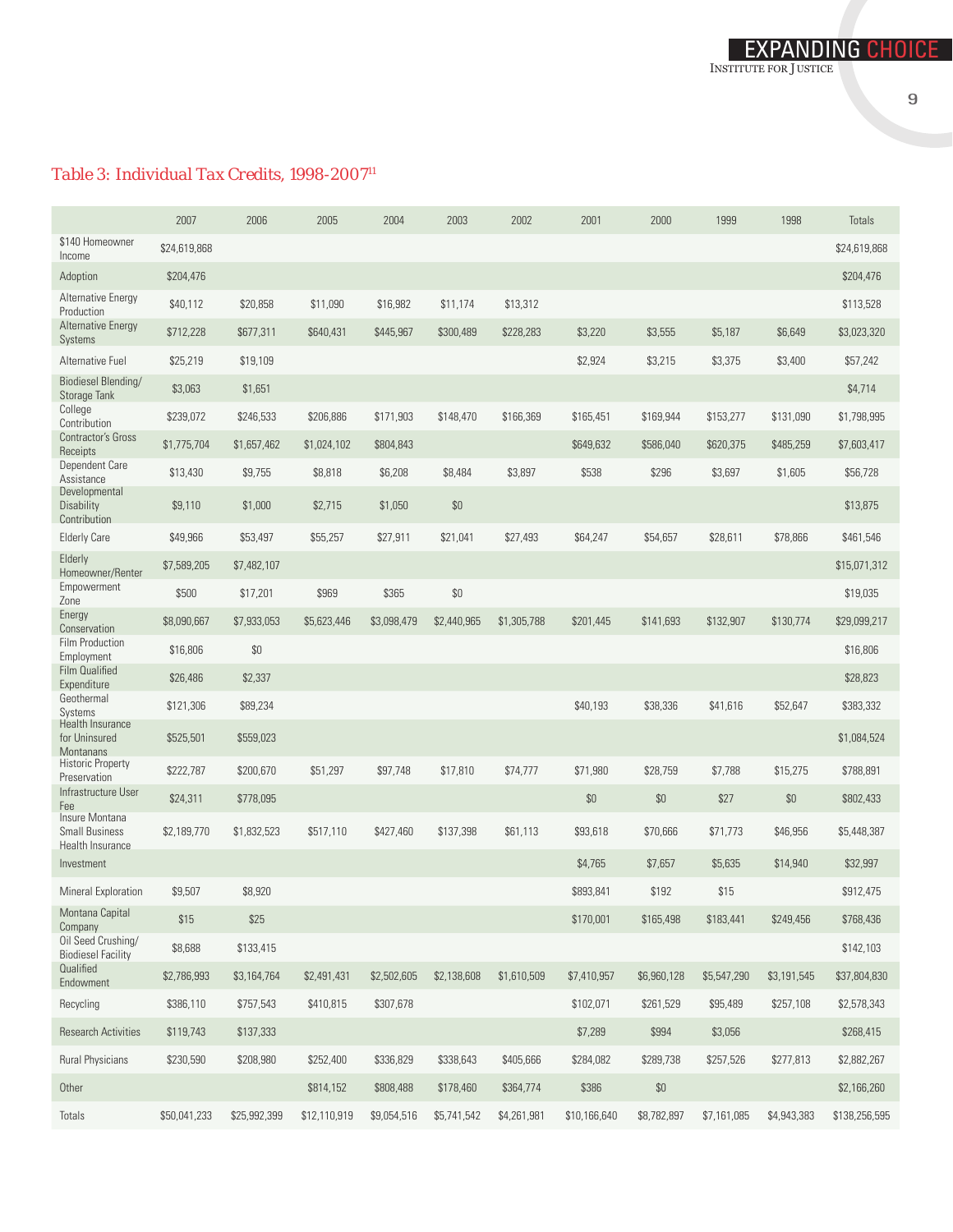Corporations used \$25.4 million in tax credits between 1998 and 2007, dedicating 2.4 percent of their tax liability—a nearly identical proportion to that dedicated by individual taxpayers—across a similarly broad range of tax credit programs. Table 4 also contains an "Other" category for the aforementioned reason.

#### *Table 4: Corporate Tax Credit Credits, 1998-200712*

| <b>Alternative Fuel Motor</b><br>\$23,500<br>\$16,000<br>\$0<br>\$50<br>\$12,267<br>\$3,000<br>\$7,000<br>\$2,760<br>\$64,577<br><b>Vehicle Conversion</b><br><b>Alternative Energy</b><br>\$273<br>\$28,452<br>\$28,725<br>Production<br><b>Biodiesel Blending and</b><br>\$0<br>\$7,559<br>\$7,559<br>Storage<br>\$6,737<br>\$8,221<br><b>College Contribution</b><br>\$6,265<br>\$9,194<br>\$4,449<br>\$4,571<br>\$6,480<br>\$5,413<br>\$8,993<br>\$6,676<br>\$66,999<br><b>Contractors Gross</b><br>\$1,393,906<br>\$1,717,148<br>\$703,319<br>\$1,142,370<br>\$972,698<br>\$955,804<br>\$1,048,955<br>\$709,652<br>\$847,950<br>\$906,014<br>Receipts<br>Dependent Care<br>\$0<br>\$50<br>\$50<br>\$0<br>\$50<br>\$1,672<br>\$4,790<br>\$1,846<br>\$8,458<br>Assistance<br>Disability Insurance<br>\$7,468<br>\$6,820<br>\$14,288<br>Premium<br><b>Employer Disability</b><br>\$38,321<br>\$19,433<br>\$18,888<br>Insurance<br>\$0<br>\$0<br>\$0<br><b>Empowerment Zone</b><br>\$948<br>\$948<br><b>Film Production</b><br>\$9,007<br>\$0<br>\$9,007<br>\$0<br>\$500<br>\$500<br>Geothermal System<br>Health Insurance for<br>\$1,219<br>\$532,183<br>\$111,786<br>\$201,593<br>\$118,476<br>\$91,543<br>\$7,566<br><b>Uninsured Montanans</b><br><b>Historical Building</b><br>\$43,370<br>\$129,479<br>\$50<br>\$39,876<br>\$111,843<br>\$30,948<br>\$12,884<br>\$1,709<br>\$370,159<br>Increasing Research<br>\$1,277,447<br>\$430,038<br>\$758,532<br>\$77,212<br>\$311,483<br>\$352,236<br>\$684,774<br>\$13,031<br>Activities<br>Infrastructure Users<br>\$533,813<br>\$1,345,829<br>\$622,928<br>\$50<br>\$685,134<br>\$814,362<br>\$36,295<br>\$100<br>Fee<br>Insure Montana<br>\$1,057,951<br>\$404,942<br>\$19,311<br>\$1,657<br>\$20,968<br>Investment<br><b>Mineral Exploration</b><br>\$1,831<br>\$1,212<br>\$3,043<br>Incentive<br>Montana Capital<br>\$0<br>\$934<br>\$57,363<br>\$45,374<br>\$26,809<br>\$2,716<br>\$2,695<br>\$9,047<br>\$15,541<br>\$62,112<br>\$222,591<br>Company<br>\$39,700<br>\$651,498<br>\$102,037<br>\$81,892<br>\$17,905<br>\$2,718<br>\$5,440<br>\$119,060<br>\$87,912<br>\$54,290<br>\$140,544<br>Montana Recycling<br>New/Expanded<br>\$4,311<br>\$83,570<br>\$84,708<br>\$14,659<br>\$994<br>\$1,721<br>\$189,963<br>Industry<br>Oilseed Crushing/<br>$$0$<br>\$500<br>\$500<br><b>Biodiesel Production</b><br>Qualified Endowment<br>\$174,337<br>\$160,667<br>\$425,846<br>\$622,099<br>\$703,420<br>\$121,753<br>\$106,490<br>\$117,618<br>\$462,002<br>\$313,675<br>Other<br>\$129,758<br>\$241,785<br>\$112,027<br>Totals<br>\$5,552,850<br>\$3,952,087<br>\$1,876,461<br>\$2,207,567<br>\$2,371,668<br>\$2,333,994<br>\$2,547,502<br>\$1,546,985<br>\$1,527,659<br>\$1,567,179 | 2007 | 2006 | 2005 | 2004 | 2003 | 2002 | 2001 | 2000 | 1999 | 1998 | <b>Totals</b> |
|------------------------------------------------------------------------------------------------------------------------------------------------------------------------------------------------------------------------------------------------------------------------------------------------------------------------------------------------------------------------------------------------------------------------------------------------------------------------------------------------------------------------------------------------------------------------------------------------------------------------------------------------------------------------------------------------------------------------------------------------------------------------------------------------------------------------------------------------------------------------------------------------------------------------------------------------------------------------------------------------------------------------------------------------------------------------------------------------------------------------------------------------------------------------------------------------------------------------------------------------------------------------------------------------------------------------------------------------------------------------------------------------------------------------------------------------------------------------------------------------------------------------------------------------------------------------------------------------------------------------------------------------------------------------------------------------------------------------------------------------------------------------------------------------------------------------------------------------------------------------------------------------------------------------------------------------------------------------------------------------------------------------------------------------------------------------------------------------------------------------------------------------------------------------------------------------------------------------------------------------------------------------------------------------------------------------------------------------------------------------------------------------------------------------------------------------------------------------------------------------------------------------------------------------------------------------------------------------------------------------------------------------------------------------------------------------------------------------------------------|------|------|------|------|------|------|------|------|------|------|---------------|
|                                                                                                                                                                                                                                                                                                                                                                                                                                                                                                                                                                                                                                                                                                                                                                                                                                                                                                                                                                                                                                                                                                                                                                                                                                                                                                                                                                                                                                                                                                                                                                                                                                                                                                                                                                                                                                                                                                                                                                                                                                                                                                                                                                                                                                                                                                                                                                                                                                                                                                                                                                                                                                                                                                                                          |      |      |      |      |      |      |      |      |      |      |               |
|                                                                                                                                                                                                                                                                                                                                                                                                                                                                                                                                                                                                                                                                                                                                                                                                                                                                                                                                                                                                                                                                                                                                                                                                                                                                                                                                                                                                                                                                                                                                                                                                                                                                                                                                                                                                                                                                                                                                                                                                                                                                                                                                                                                                                                                                                                                                                                                                                                                                                                                                                                                                                                                                                                                                          |      |      |      |      |      |      |      |      |      |      |               |
|                                                                                                                                                                                                                                                                                                                                                                                                                                                                                                                                                                                                                                                                                                                                                                                                                                                                                                                                                                                                                                                                                                                                                                                                                                                                                                                                                                                                                                                                                                                                                                                                                                                                                                                                                                                                                                                                                                                                                                                                                                                                                                                                                                                                                                                                                                                                                                                                                                                                                                                                                                                                                                                                                                                                          |      |      |      |      |      |      |      |      |      |      |               |
|                                                                                                                                                                                                                                                                                                                                                                                                                                                                                                                                                                                                                                                                                                                                                                                                                                                                                                                                                                                                                                                                                                                                                                                                                                                                                                                                                                                                                                                                                                                                                                                                                                                                                                                                                                                                                                                                                                                                                                                                                                                                                                                                                                                                                                                                                                                                                                                                                                                                                                                                                                                                                                                                                                                                          |      |      |      |      |      |      |      |      |      |      |               |
|                                                                                                                                                                                                                                                                                                                                                                                                                                                                                                                                                                                                                                                                                                                                                                                                                                                                                                                                                                                                                                                                                                                                                                                                                                                                                                                                                                                                                                                                                                                                                                                                                                                                                                                                                                                                                                                                                                                                                                                                                                                                                                                                                                                                                                                                                                                                                                                                                                                                                                                                                                                                                                                                                                                                          |      |      |      |      |      |      |      |      |      |      | \$10,397,816  |
|                                                                                                                                                                                                                                                                                                                                                                                                                                                                                                                                                                                                                                                                                                                                                                                                                                                                                                                                                                                                                                                                                                                                                                                                                                                                                                                                                                                                                                                                                                                                                                                                                                                                                                                                                                                                                                                                                                                                                                                                                                                                                                                                                                                                                                                                                                                                                                                                                                                                                                                                                                                                                                                                                                                                          |      |      |      |      |      |      |      |      |      |      |               |
|                                                                                                                                                                                                                                                                                                                                                                                                                                                                                                                                                                                                                                                                                                                                                                                                                                                                                                                                                                                                                                                                                                                                                                                                                                                                                                                                                                                                                                                                                                                                                                                                                                                                                                                                                                                                                                                                                                                                                                                                                                                                                                                                                                                                                                                                                                                                                                                                                                                                                                                                                                                                                                                                                                                                          |      |      |      |      |      |      |      |      |      |      |               |
|                                                                                                                                                                                                                                                                                                                                                                                                                                                                                                                                                                                                                                                                                                                                                                                                                                                                                                                                                                                                                                                                                                                                                                                                                                                                                                                                                                                                                                                                                                                                                                                                                                                                                                                                                                                                                                                                                                                                                                                                                                                                                                                                                                                                                                                                                                                                                                                                                                                                                                                                                                                                                                                                                                                                          |      |      |      |      |      |      |      |      |      |      |               |
|                                                                                                                                                                                                                                                                                                                                                                                                                                                                                                                                                                                                                                                                                                                                                                                                                                                                                                                                                                                                                                                                                                                                                                                                                                                                                                                                                                                                                                                                                                                                                                                                                                                                                                                                                                                                                                                                                                                                                                                                                                                                                                                                                                                                                                                                                                                                                                                                                                                                                                                                                                                                                                                                                                                                          |      |      |      |      |      |      |      |      |      |      |               |
|                                                                                                                                                                                                                                                                                                                                                                                                                                                                                                                                                                                                                                                                                                                                                                                                                                                                                                                                                                                                                                                                                                                                                                                                                                                                                                                                                                                                                                                                                                                                                                                                                                                                                                                                                                                                                                                                                                                                                                                                                                                                                                                                                                                                                                                                                                                                                                                                                                                                                                                                                                                                                                                                                                                                          |      |      |      |      |      |      |      |      |      |      |               |
|                                                                                                                                                                                                                                                                                                                                                                                                                                                                                                                                                                                                                                                                                                                                                                                                                                                                                                                                                                                                                                                                                                                                                                                                                                                                                                                                                                                                                                                                                                                                                                                                                                                                                                                                                                                                                                                                                                                                                                                                                                                                                                                                                                                                                                                                                                                                                                                                                                                                                                                                                                                                                                                                                                                                          |      |      |      |      |      |      |      |      |      |      |               |
|                                                                                                                                                                                                                                                                                                                                                                                                                                                                                                                                                                                                                                                                                                                                                                                                                                                                                                                                                                                                                                                                                                                                                                                                                                                                                                                                                                                                                                                                                                                                                                                                                                                                                                                                                                                                                                                                                                                                                                                                                                                                                                                                                                                                                                                                                                                                                                                                                                                                                                                                                                                                                                                                                                                                          |      |      |      |      |      |      |      |      |      |      |               |
|                                                                                                                                                                                                                                                                                                                                                                                                                                                                                                                                                                                                                                                                                                                                                                                                                                                                                                                                                                                                                                                                                                                                                                                                                                                                                                                                                                                                                                                                                                                                                                                                                                                                                                                                                                                                                                                                                                                                                                                                                                                                                                                                                                                                                                                                                                                                                                                                                                                                                                                                                                                                                                                                                                                                          |      |      |      |      |      |      |      |      |      |      |               |
|                                                                                                                                                                                                                                                                                                                                                                                                                                                                                                                                                                                                                                                                                                                                                                                                                                                                                                                                                                                                                                                                                                                                                                                                                                                                                                                                                                                                                                                                                                                                                                                                                                                                                                                                                                                                                                                                                                                                                                                                                                                                                                                                                                                                                                                                                                                                                                                                                                                                                                                                                                                                                                                                                                                                          |      |      |      |      |      |      |      |      |      |      | \$3,904,753   |
|                                                                                                                                                                                                                                                                                                                                                                                                                                                                                                                                                                                                                                                                                                                                                                                                                                                                                                                                                                                                                                                                                                                                                                                                                                                                                                                                                                                                                                                                                                                                                                                                                                                                                                                                                                                                                                                                                                                                                                                                                                                                                                                                                                                                                                                                                                                                                                                                                                                                                                                                                                                                                                                                                                                                          |      |      |      |      |      |      |      |      |      |      | \$4,038,511   |
|                                                                                                                                                                                                                                                                                                                                                                                                                                                                                                                                                                                                                                                                                                                                                                                                                                                                                                                                                                                                                                                                                                                                                                                                                                                                                                                                                                                                                                                                                                                                                                                                                                                                                                                                                                                                                                                                                                                                                                                                                                                                                                                                                                                                                                                                                                                                                                                                                                                                                                                                                                                                                                                                                                                                          |      |      |      |      |      |      |      |      |      |      | \$1,462,893   |
|                                                                                                                                                                                                                                                                                                                                                                                                                                                                                                                                                                                                                                                                                                                                                                                                                                                                                                                                                                                                                                                                                                                                                                                                                                                                                                                                                                                                                                                                                                                                                                                                                                                                                                                                                                                                                                                                                                                                                                                                                                                                                                                                                                                                                                                                                                                                                                                                                                                                                                                                                                                                                                                                                                                                          |      |      |      |      |      |      |      |      |      |      |               |
|                                                                                                                                                                                                                                                                                                                                                                                                                                                                                                                                                                                                                                                                                                                                                                                                                                                                                                                                                                                                                                                                                                                                                                                                                                                                                                                                                                                                                                                                                                                                                                                                                                                                                                                                                                                                                                                                                                                                                                                                                                                                                                                                                                                                                                                                                                                                                                                                                                                                                                                                                                                                                                                                                                                                          |      |      |      |      |      |      |      |      |      |      |               |
|                                                                                                                                                                                                                                                                                                                                                                                                                                                                                                                                                                                                                                                                                                                                                                                                                                                                                                                                                                                                                                                                                                                                                                                                                                                                                                                                                                                                                                                                                                                                                                                                                                                                                                                                                                                                                                                                                                                                                                                                                                                                                                                                                                                                                                                                                                                                                                                                                                                                                                                                                                                                                                                                                                                                          |      |      |      |      |      |      |      |      |      |      |               |
|                                                                                                                                                                                                                                                                                                                                                                                                                                                                                                                                                                                                                                                                                                                                                                                                                                                                                                                                                                                                                                                                                                                                                                                                                                                                                                                                                                                                                                                                                                                                                                                                                                                                                                                                                                                                                                                                                                                                                                                                                                                                                                                                                                                                                                                                                                                                                                                                                                                                                                                                                                                                                                                                                                                                          |      |      |      |      |      |      |      |      |      |      |               |
|                                                                                                                                                                                                                                                                                                                                                                                                                                                                                                                                                                                                                                                                                                                                                                                                                                                                                                                                                                                                                                                                                                                                                                                                                                                                                                                                                                                                                                                                                                                                                                                                                                                                                                                                                                                                                                                                                                                                                                                                                                                                                                                                                                                                                                                                                                                                                                                                                                                                                                                                                                                                                                                                                                                                          |      |      |      |      |      |      |      |      |      |      |               |
|                                                                                                                                                                                                                                                                                                                                                                                                                                                                                                                                                                                                                                                                                                                                                                                                                                                                                                                                                                                                                                                                                                                                                                                                                                                                                                                                                                                                                                                                                                                                                                                                                                                                                                                                                                                                                                                                                                                                                                                                                                                                                                                                                                                                                                                                                                                                                                                                                                                                                                                                                                                                                                                                                                                                          |      |      |      |      |      |      |      |      |      |      |               |
|                                                                                                                                                                                                                                                                                                                                                                                                                                                                                                                                                                                                                                                                                                                                                                                                                                                                                                                                                                                                                                                                                                                                                                                                                                                                                                                                                                                                                                                                                                                                                                                                                                                                                                                                                                                                                                                                                                                                                                                                                                                                                                                                                                                                                                                                                                                                                                                                                                                                                                                                                                                                                                                                                                                                          |      |      |      |      |      |      |      |      |      |      | \$3,207,907   |
|                                                                                                                                                                                                                                                                                                                                                                                                                                                                                                                                                                                                                                                                                                                                                                                                                                                                                                                                                                                                                                                                                                                                                                                                                                                                                                                                                                                                                                                                                                                                                                                                                                                                                                                                                                                                                                                                                                                                                                                                                                                                                                                                                                                                                                                                                                                                                                                                                                                                                                                                                                                                                                                                                                                                          |      |      |      |      |      |      |      |      |      |      |               |
|                                                                                                                                                                                                                                                                                                                                                                                                                                                                                                                                                                                                                                                                                                                                                                                                                                                                                                                                                                                                                                                                                                                                                                                                                                                                                                                                                                                                                                                                                                                                                                                                                                                                                                                                                                                                                                                                                                                                                                                                                                                                                                                                                                                                                                                                                                                                                                                                                                                                                                                                                                                                                                                                                                                                          |      |      |      |      |      |      |      |      |      |      | \$25,483,952  |

Institute for Justice

NICE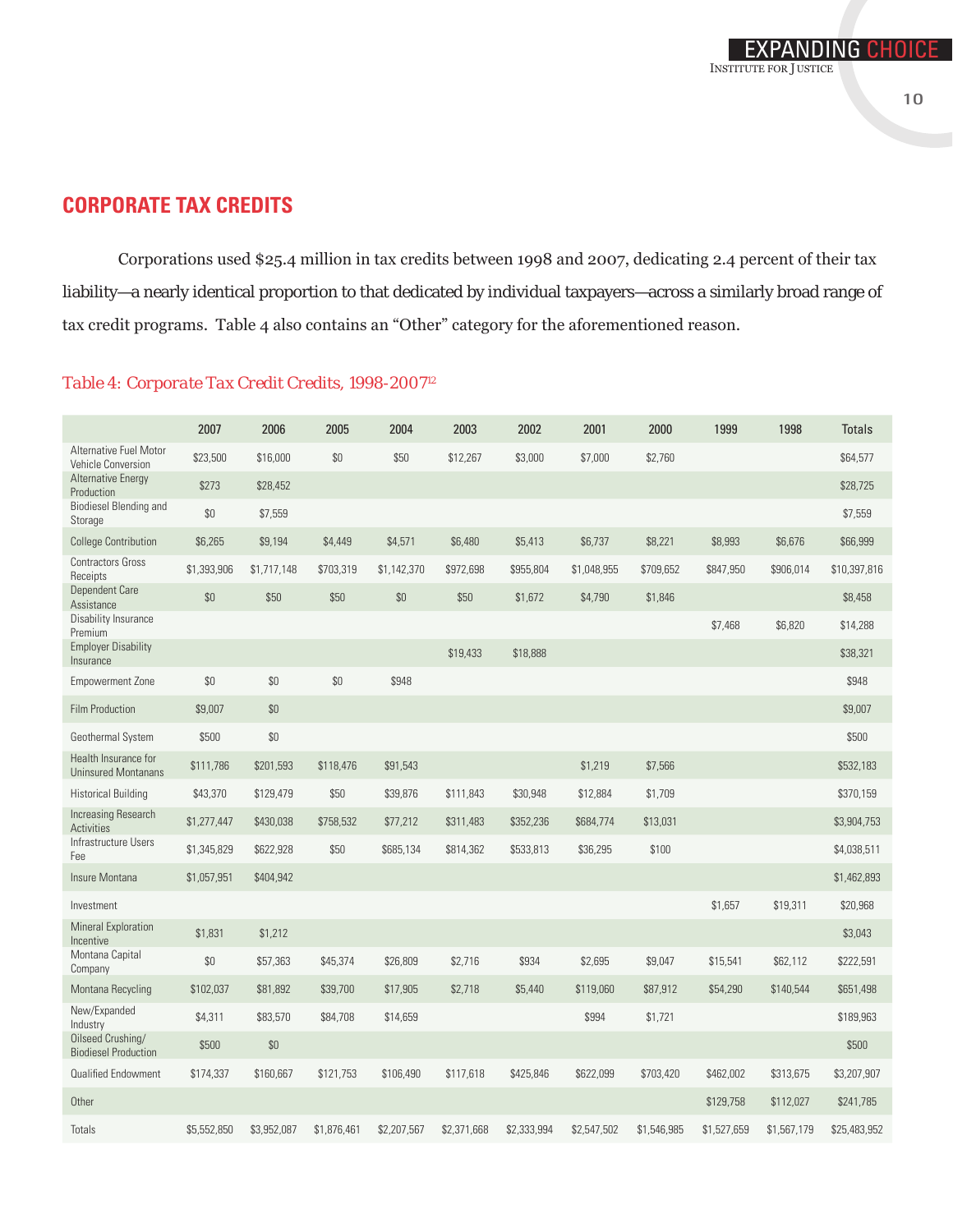#### **A Well-Established Precedent**

As documented by this report, the practice of providing credits to Montana taxpayers who donate to charitable, including religious, endeavors is well-established. The proposed education tax credit seeks to "ensure that all parents, regardless of means, have the opportunity to choose an educational venue that works best for their child"13 and thus falls firmly within this tradition of using tax policy to benefit Montana's citizens.

Moreover, there is already a clear precedent in Montana for tuition scholarships to pre-K through 12 private or public schools funded by tax credits. The first is the College Contribution Credit, which allows for funds to be used at private, religious institutions. Second, the Dependent Care Assistance Credit can be used for day care services provided at faith-based centers.

The third is an even more direct precedent. The Qualified Endowment Credit, which provides credits to taxpayers who support any of more than a thousand nonprofit organizations with a wide variety of missions, allows donations to flow to religious foundations.14 Some of these organizations provide scholarships for students to attend religious K through 12 schools.

Qualified endowments receiving support through the tax credit include the Canton Church Project, Holy Rosary Health Center, Diocese of Great Falls, Episcopal Church of the Incarnation, First Presbyterian Church and Hope Lutheran Church Trust Fund. The Qualified Endowment Credit also funds foundations like the Hawkins Scholarship Foundation and the Peggy L. Unrau Scholarship Foundation, which award educational scholarships for use at a post-secondary student's school of choice, including religious institutions.15 Others endowments benefit K through 12 private schools, such as Great Falls Montessori School and Children's House Montessori School, and still others support religious schools, such as Blessed Trinity Catholic School and Heritage Christian School.16 And some of these endowments for religious schools pay for tuition scholarships for students.<sup>17</sup>

EXPANDING CHOIC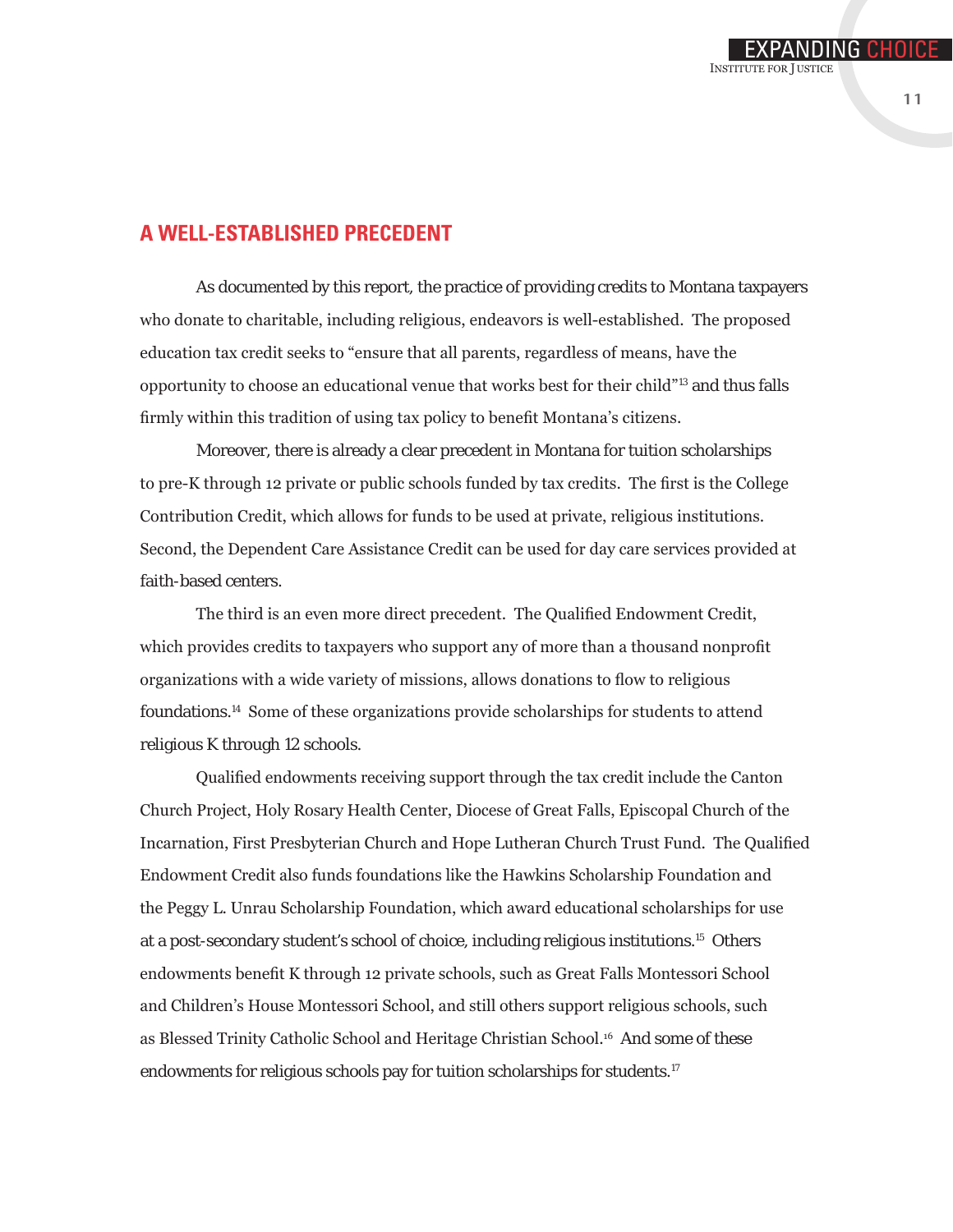The credit created by the proposed educational tax credit program builds upon the Qualified Endowment Credit but is distinct in three important ways.18 First, the new program will encourage charitable giving to scholarship organizations that support children in foster care and low- and middle-income students from pre-K through  $12<sup>th</sup>$  grade. The scholarship granting organizations would exist solely to award scholarships. This would give taxpayers the option to donate to foundations with broad or multi-faceted missions, as in the Qualified Endowment Credit, or to a streamlined, targeted fund for scholarships, as in the proposed tax credit program.

Second, the new program will contain statutory safeguards to ensure that taxpayer funds are disbursed efficiently and according to the spirit of the bill. For instance, the bill would require scholarship granting organizations to allocate at least 95 percent of their revenue for scholarships<sup>19</sup> (qualified endowments can only fund scholarships through interest on the principal<sup>20</sup>). Those organizations would be prohibited from setting aside awards for specific institutions or otherwise restricting options available to students. Neither of the prior two stipulations are imposed upon qualified endowments currently granting scholarships. The bill further requires scholarship granting organizations to register with the Department of Revenue and the Office of Public Instruction. This will provide accountability and allow policymakers to track scholarship funding.

Third, the new program would increase taxpayers' incentive to donate. The credit would be set at 70 percent of a taxpayer's contribution. (The maximum contributions would be set at \$1,000 for an individual, \$2,000 per married couple and \$90,000 for a corporation.) The Qualified Endowment Credit rewards planned giving up to \$10,000 for individuals, couples and corporations at 40 percent (20 percent for businesses that donate outright).

EXPANDING CHOIC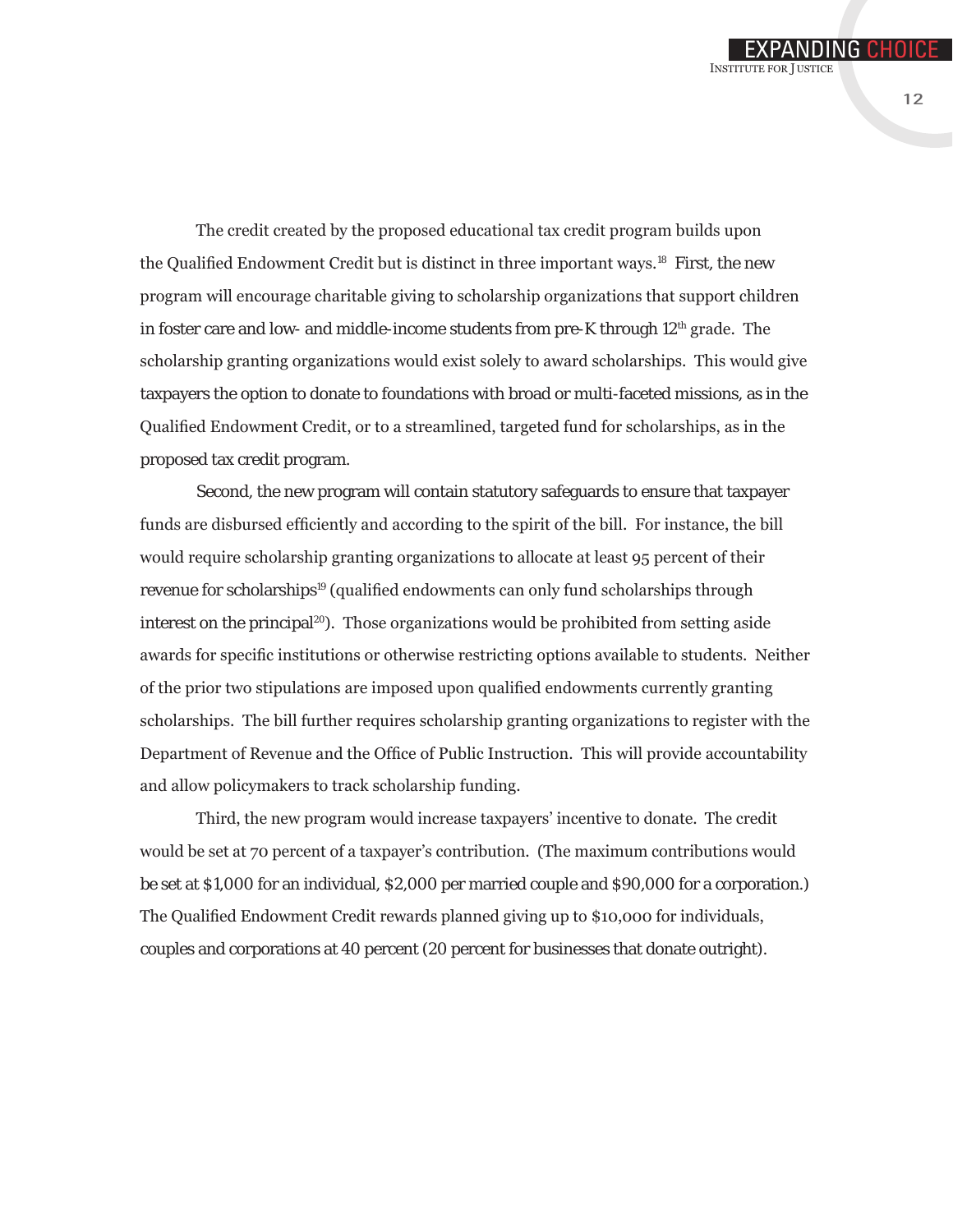#### **Conclusion**

The evidence advanced in this report demonstrates that using tax credits to fund scholarships for students is both well-established and sound practice. Three existing credits allow taxpayer funds to flow to faith-based organizations, and one of those, the Qualified Endowment Credit, rewards contributions to more than a thousand charitable organizations, including some that award tuition scholarships for use at private schools—secular and religious. The new education tax credit program would formalize and expand that practice while providing safeguards to ensure that scholarship granting organizations live up to their promise.

In addition to building on Montana policy, a tuition scholarship credit program would place Montana on a growing list of states that have enacted such a measure. Other states, like Arizona, Florida, Iowa, Pennsylvania and Rhode Island, have all successfully provided greater educational options to meet the specific needs of their students. A tuition scholarship credit for students from foster care and low- and middle-income families would join more than 30 existing tax credit programs and add to Montana's long tradition of rewarding taxpayers who support charitable organizations or make investments policymakers deem socially and economically valuable.

EXPANDING CHOIC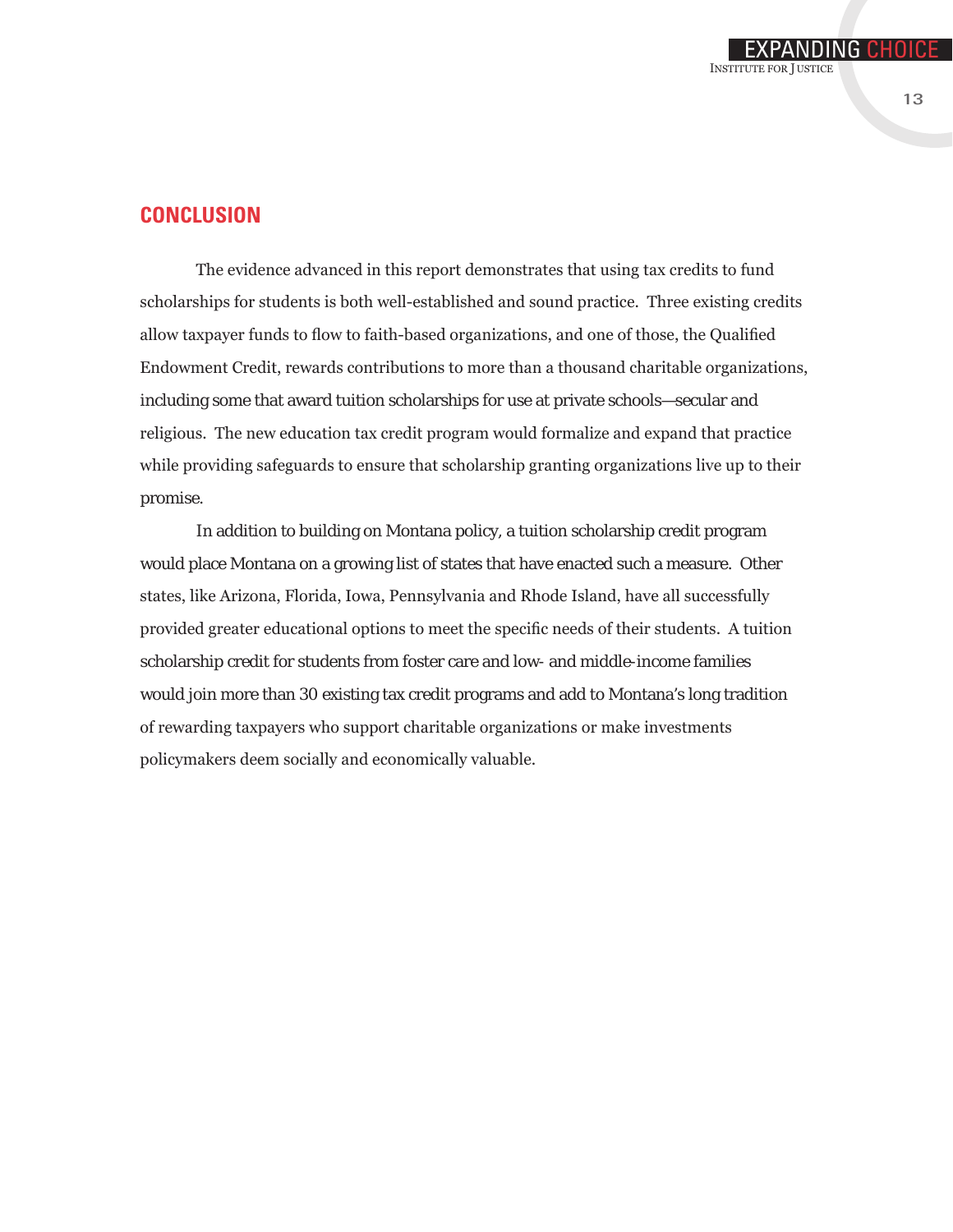#### **Endnotes**

- 1 DiPerna, P. (2008). *Montana's opinion on K-12 education and school choice*. Indianapolis, IN: Friedman Foundation for Educational Choice.
- 2 SB 342. Retrieved March 3, 2009, from http://data.opi.mt.gov/bills/2009/billpdf/SB0342.pdf.
- 3 Governor's Office of Budget and Program Planning. (2009). *Fiscal note 2011 biennium*. Helena, MT.
- 4 Based on the original bill, scholarships would have been \$2,500. On March 5, 2009, a "grey" (or amended) bill was introduced that reduced the scholarship amount to \$2000.
- 5 Alexander, K. (1983). Adam Smith, religion, and tuition tax credits. *Journal of Education Finance, 8*, 528-536; Mallen, B., & Kranz, J. (1989). The effect of tuition-tax-credit deduction proposals on social values: An analysis of the probable costs and consequences. *Journal of Education Finance, 15*, 244-268.
- 6 Montana makes another credit available to offset taxes paid to other states. From 1998 to 2007, the credit totaled \$158.7 million.
- 7 One of the credits for individual taxpayers was a one-time credit in 2007 designed to address a budget surplus. This credit totaled almost \$25 million. Omitting this credit brings the 1998-2007 total to \$139.1 million, which equals 2% of total tax liability during that period.
- 8 Alme, K. (2002). *Biennial report of the Montana Department of Revenue: July 1, 2000 to June 30, 2002*. Helena, MT: Montana Department of Revenue; Bryson, M. (2000). *Biennial report of the Montana Department of Revenue: July 1, 1998 to June 30, 2000*. Helena, MT: Tax Policy and Research, Montana Department of Revenue; Bucks, D. (2006). *Biennial report July 1, 2004 to June 30, 2006*. Helena, MT: Montana Department of Revenue; Bucks, D. (2009). *Biennial report: July 1, 2006 to June 30, 2008*. Helena, MT: Montana Department of Revenue; Hoffman, D. (2004). *Biennial report: July 1, 2002 to June 30, 2004*. Helena, MT: Montana Department of Revenue.
- 9 Montana Department of Revenue. (n. d.). *Corporate license tax expenditures*. Helena, MT; Montana Department of Revenue. (n. d.). *Tax expenditures*. Helena, MT.
- 10 Carroll College. (n. d.). Montana tax credit. Retrieved March 6, 2009, from http://www.carroll.edu/ giving/taxcredit.cc.

EXPANDING CHOIC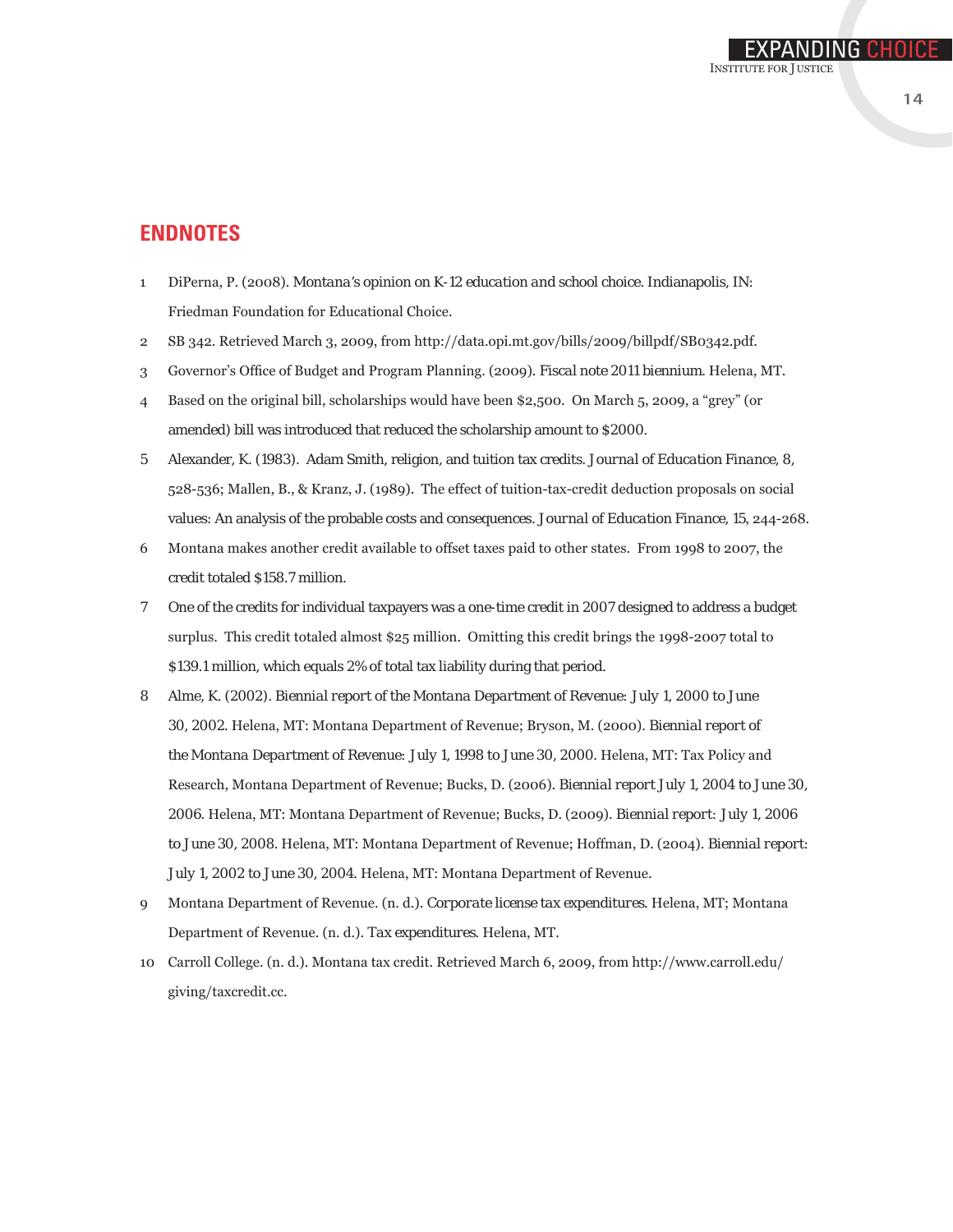- 11 During the time period covered in these data, some credits changed names. In such cases, funds are categorized under the most current name.
- 12 Corporate tax credits are reported in fiscal years, while individual tax credits are reported in calendar (i.e., tax) years. For ease of presentation, all figures are presented using the calendar year system. The year listed for corporate tax credits represents the first year of the fiscal cycle. For example, corporate credits reported for 2007 represent the fiscal year 2007-08.
- 13 SB 342, p. 1.
- 14 Governor's Task Force on Endowments and Philanthropy. (n. d. ). Montana organizations with endowments. Retrieved March 6, 2009, from http://www.endowmontana.org/mtmap.html.
- 15 Hawkins Scholarship Foundation. (2008). Form 990, 2007. Great Falls, MT: Internal Revenue Service; Peggy Unrau Scholarship Foundation. (2008). Form 990, 2007. Polson, MT: Internal Revenue Service. The Montana Community Foundation includes a list of scholarship foundations, http://www.mtcf.org/ applications.html.
- 16 Governor's Task Force on Endowments and Philanthropy. (n. d. ). Montana organizations with endowments. Retrieved March 6, 2009, from http://www.endowmontana.org/mtmap.html.
- 17 The use of endowment funds for scholarships was confirmed in a March 6, 2009 telephone conversation with Don Peoples, Director of the Butte Central Education Foundation and by email on March 9, 2007, with Dr. Patrick Haggarty, Superintendent of Schools, Diocese of Helena.
- 18 Governor's Task Force on Endowments and Philanthropy. (n. d.). The Montana endowment tax credit. Retrieved March 5, 2009, from http://www.endowmontana.org/legislation.html.
- 19 Based on the original bill, scholarship granting organizations would have allocated at least 90 percent of their revenue to scholarships. On March 5, 2009, a "grey" (or amended) bill was introduced that increased the allocation to 95 percent.
- 20 MCA 15-30-165.

EXPANDING CHOIC

Institute for Justice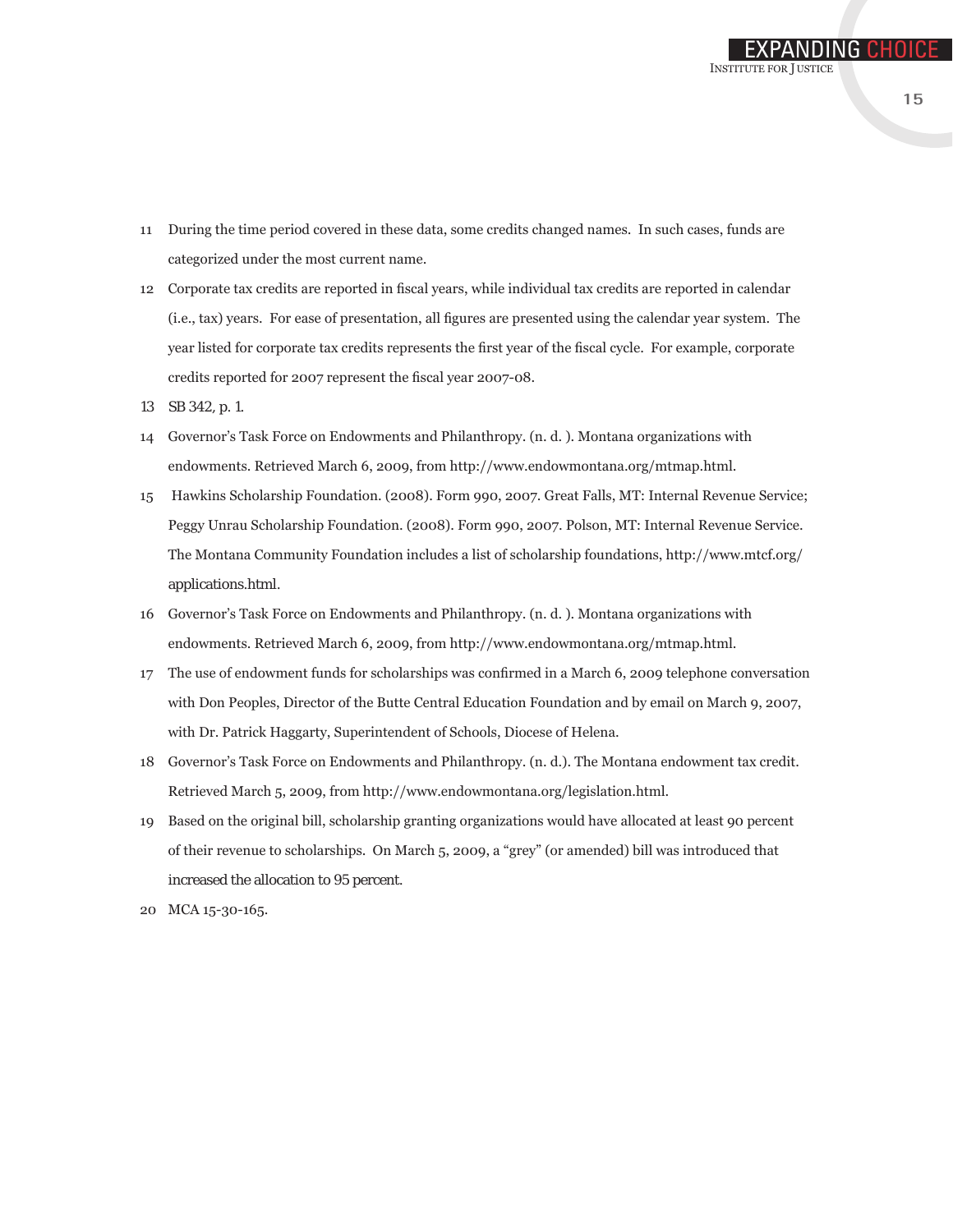### About the Authors



### Dick M. Carpenter II, Ph.D.

Director of Strategic Research

Dr. Carpenter serves as the director of strategic research for the Institute for Justice. He works with IJ staff and attorneys to define, implement and manage social science research related to the Institute's mission.

As an experienced researcher, Carpenter has presented and published on a variety of topics ranging from educational policy to the dynamics of presidential elections. His work has appeared in academic journals, such as *Regulation and Governance*,

*Journal of Special Education, The Forum, Education and Urban Society, Journal of Advanced Academics*, *Journal of School Choice*, and *Leadership*, and magazines, such as *Regulation, Phi Delta Kappan* and the *American School Board Journal.* Moreover, the results of his research are used by state education officials in accountability reporting and have been quoted in newspapers such as the *Chronicle of Higher Education*, *Washington Times, Fort Worth Star Telegram, New York Sun, Education Week, Atlanta Journal-Constitution, Chicago Tribune, San Diego Union Tribune, Wall Street Journal, Detroit News* and the *Columbus Dispatch*.

His research for IJ has resulted in reports such as *Disclosure costs: Unintended consequences of campaign finance reform, Private choice in public programs: How private institutions secure social services for Arizonans, Private choice in public programs: How private institutions secure social services for Georgians, Designing cartels: How industry insiders cut out competition, Designed to mislead: How industry insiders mislead the public about the need for interior design regulation, Doomsday? No way: Economic trends and post-Kelo eminent domain reform* and *Victimizing the vulnerable: The demographics of eminent domain abuse*.

Before working with IJ, Carpenter worked as a high school teacher, elementary school principal, public policy analyst and professor at the University of Colorado, Colorado Springs. He holds a Ph.D. from the University of Colorado.

#### John K. Ross

Research Associate

As part of IJ's strategic research team, Ross plays a critical role producing in-house social science research on issues central to the Institute's mission. His writing has appeared in *Regulation* magazine, the *Washington Times,* the *Detroit News,* and the *Orange County Register*. Credits at IJ include work on *Choice and opportunity: The past and future of choice-based aid in Louisiana* and *Doomsday? No way: Economic trends and post-Kelo eminent domain reform*.

Ross graduated magna cum laude from Towson University's Honors College in 2005. An international studies major, he has published on US-EU economic relations in the *Towson Journal of International Affairs*.